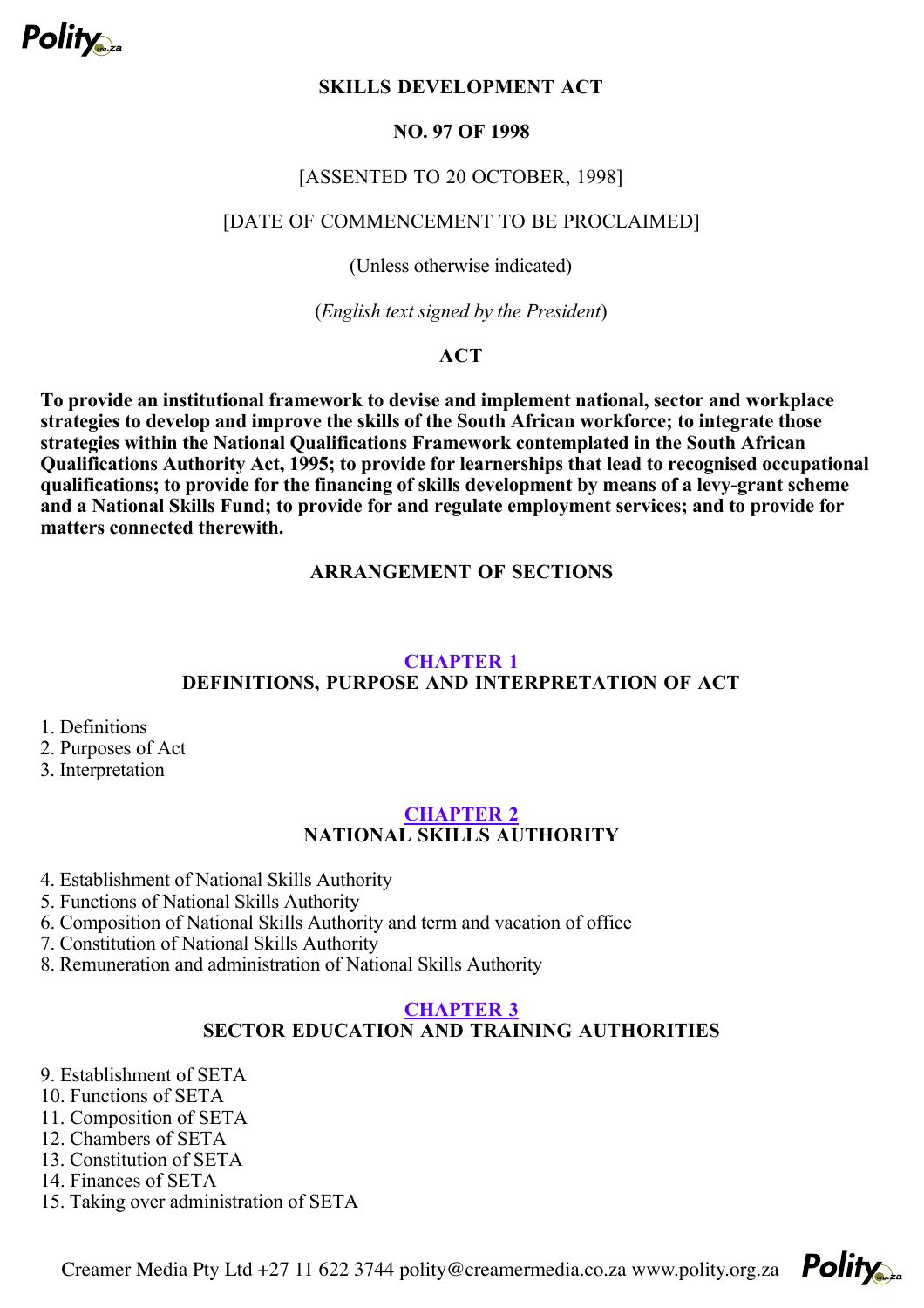# **LEARNERSHIPS CHAPTER 4**

#### 16. Learnerships

17. Learnership agreements

18. Contract of employment with learner

19. Disputes about learnerships

### **SKILLS PROGRAMMES CHAPTER 5**

20. Skills programmes

21. Disputes

### **INSTITUTIONS IN DEPARTMENT OF LABOUR CHAPTER 6**

22. Skills Development Planning Unit

23. Employment services

24. Registration of persons that provide employment services

25. Cancellation of registration of employment service

26. Appeal against Director-General's decision

# **CHAPTER 7**

# **FINANCING SKILLS DEVELOPMENT**

- 27. National Skills Fund
- 28. Use of money in Fund
- 29. Control and administration of Fund
- 30. Budget for training by public service employers

#### **GENERAL CHAPTER 8**

- 31. Jurisdiction of Labour Court
- 32. Monitoring, enforcement and legal proceedings
- 33. Offences
- 34. Penalties
- 35. Delegation
- 36. Regulations
- 37. Repeal of laws and transitional provisions
- 38. Act binds State
- 39. Short title and commencement

Schedule 1 Repeal of laws Schedule 2 Transitional provisions

# **CHAPTER 1**

# **DEFINITIONS, PURPOSE AND APPLICATION OF ACT**

**1. Definitions**.--In this Act, unless the context otherwise indicates--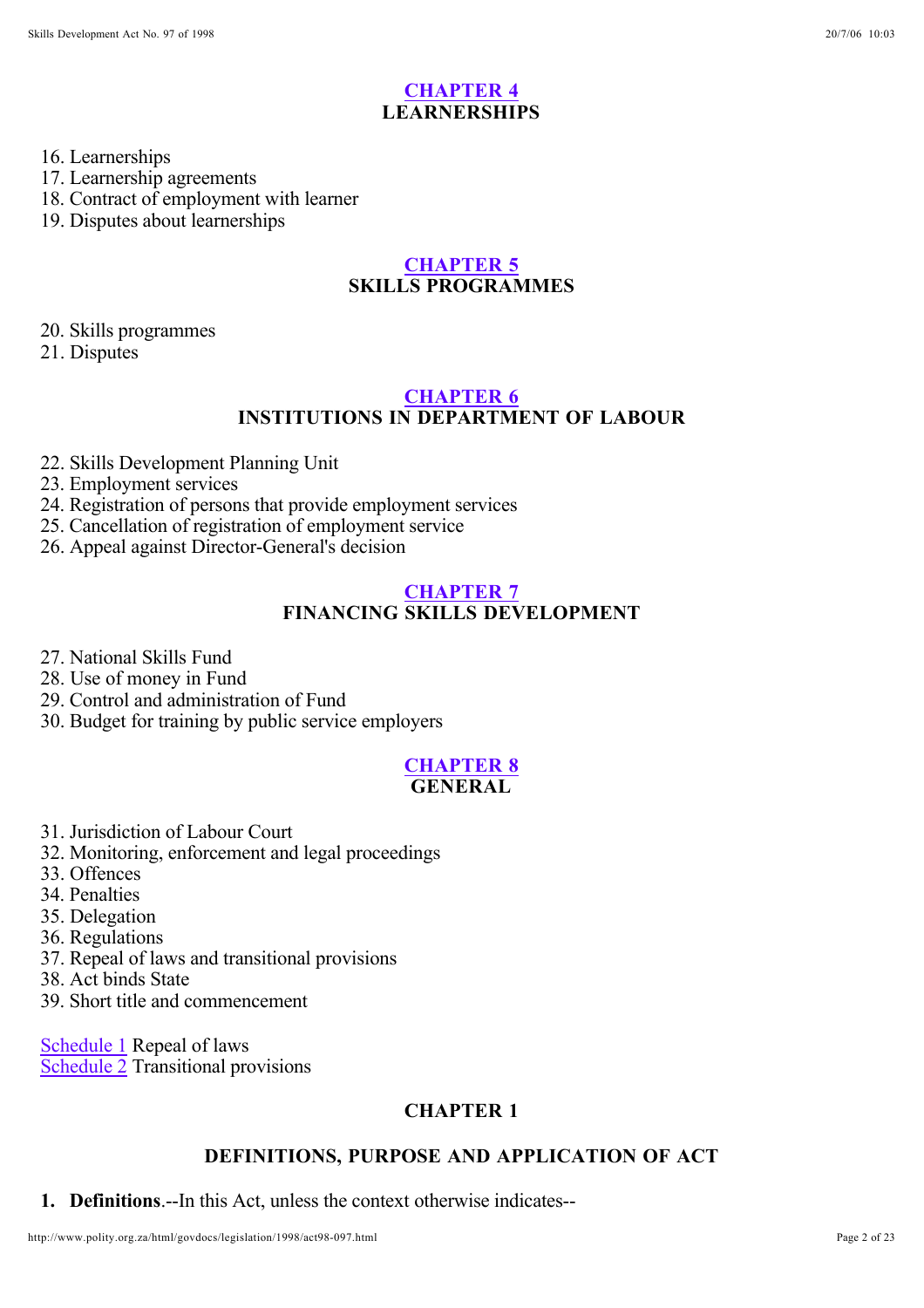"Basic Conditions of Employment Act" means the Basic Conditions of Employment Act, 1997 (Act No. 75 of 1997);

"**Department**" means the Department of Labour;

"**Director-General**" means the Director-General of Labour;

# **"employee"** means--

- a. any person, excluding an independent contractor, who works for another person or for the State and who receives, or is entitled to receive, any remuneration; or
- b. any other person who in any manner assists in carrying on or conducting the business of an employer, and "employed" and "employment" have corresponding meanings;

**"employment services"** means the provision of the service of--

- a. advising or counselling of workers on career choices either by the provision of information or other approaches;
- b. assessment of work-seekers for-
	- i. entry or re-entry into the labour market; or
	- ii. education and training;
- c. the reference of work-seekers-
	- i. to employers to apply for vacancies; or
	- ii. to training providers for education and training;
- d. assistance of employers by-
	- i. providing recruitment and placement services;
	- ii. advising them on the availability of work-seekers with skills that match their needs;
	- iii. (advising them on the retrenchment of employees and the development of social plans; or
- e. any other prescribed employment service;

"government department" means any department or organisational component referred to in Schedule 1 or 2 of the Public Service Act, 1994 (Proclamation No. 103 of 1994);

"Labour Court" means the Labour Court established by section 151 of the Labour Relations Act, 1995 (Act No. 66 of 1995);

**"Minister"** means the Minister of Labour;

**"National Skills Authority"** means the National Skills Authority established by section 4;

"national skills development policy" means the national skills development policy referred to in section  $5(1)$  (a) (i);

"national skills development strategy" means the national skills development strategy referred to in section  $5(1)$  (a) (ii);

**"National Skills Fund"** means the National Skills Fund established by section 27;

"NEDLAC" means the National Economic Development and Labour Council established by section 2 of the National Economic Development and Labour Council Act, 1994 (Act No. 35 of 1994);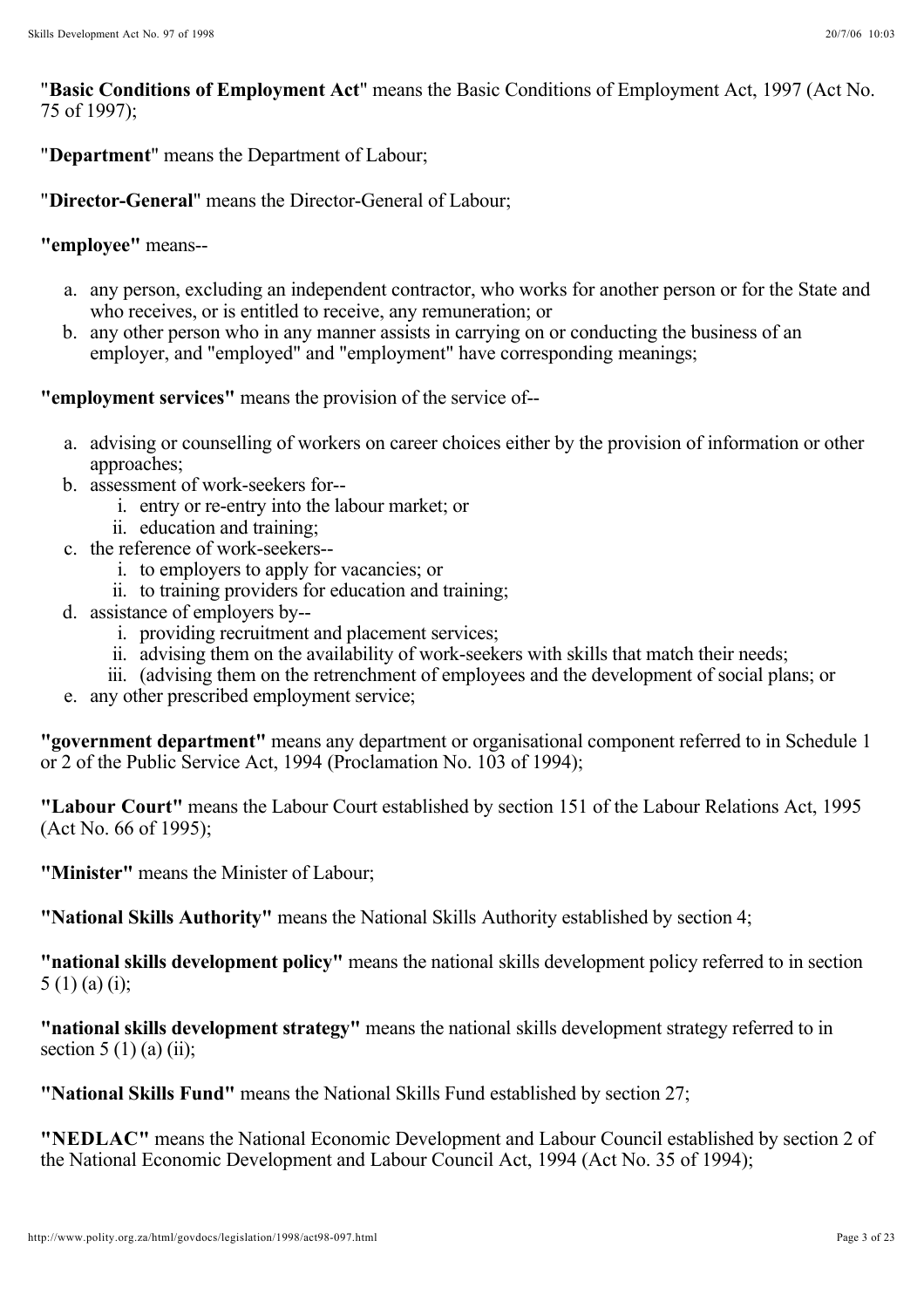**"prescribed"** means prescribed by regulation;

**"regulation"** means a regulation made and in force in terms of section 36;

**"SETA"** means a sector education and training authority established in terms of section 9 (1);

**"Skills Development Levies Act"** means national legislation imposing levies for skills development;

"skills development levies" means the skills development levies payable in terms of the Skills Development Levies Act;

"South African Qualifications Authority" means the South African Qualification Authority established by section 3 of the South African Qualifications Authority Act;

"South African Qualifications Authority Act" means the South Africa Qualifications Authority Act, 1995 (Act No. 58 of 1995);

**"this Act"** includes any regulations but does not include the footnotes; and

**"worker"** includes an employee, an unemployed person and a work-seeker.

(Date of commencement of s. 1: 2 February, 1999.)

- **2. Purposes of Act**.--(1) The purposes of this Act are--
	- (a) to develop the skills of the South African workforce-
		- i. to improve the quality of life of workers, their prospects of work and labour mobility;
		- ii. to improve productivity in the workplace and the competitiveness of employers;
		- iii. to promote self-employment; and
		- iv. to improve the delivery of social services;

(b) to increase the levels of investment in education and training in the labour market and to improve the return on that investment;

(c) to encourage employers--

- i. to use the workplace as an active learning environment;
- ii. to provide employees with the opportunities to acquire new skills;
- iii. to provide opportunities for new entrants to the labour market to gain work experience; and
- iv. to employ persons who find it difficult to be employed;

(d) to encourage workers to participate in learnership and other training programmes;

(e) to improve the employment prospects of persons previously disadvantaged by unfair discrimination and to redress those disadvantages through training and education;

( f ) to ensure the quality of education and training in and for the workplace;

(g) to assist--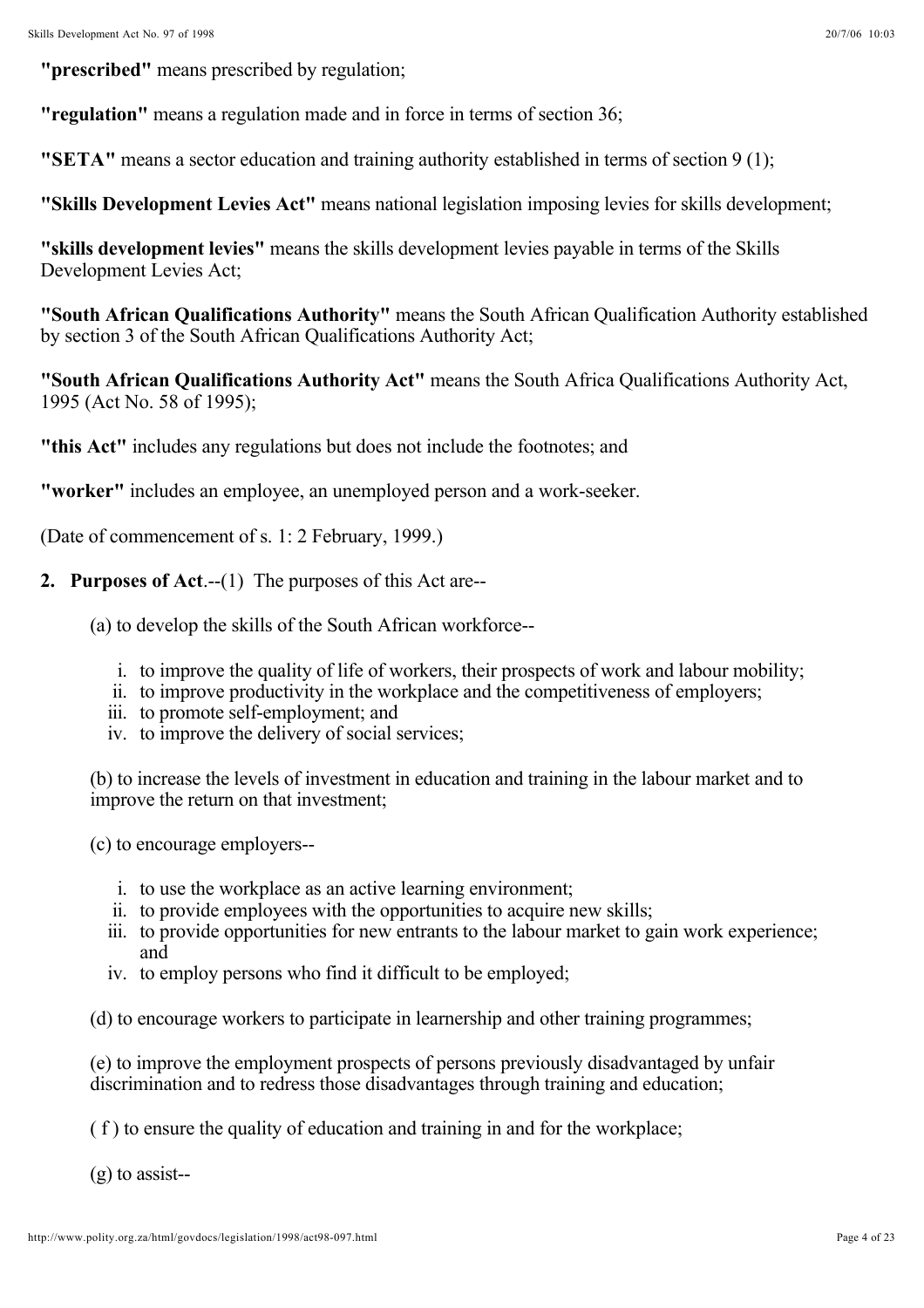- i. work-seekers to find work;
- ii. retrenched workers to re-enter the labour market;
- iii. employers to find qualified employees; and
- (h) to provide and regulate employment services.
- (2) Those purposes are to be achieved by--
	- (a) establishing an institutional and financial framework comprising-
		- i. the National Skills Authority;
		- ii. the National Skills Fund;
		- iii. a skills development levy-grant scheme as contemplated in the Skills Development Levies Act;
		- iv. SETAs;
		- v. labour centres; and
		- vi. the Skills Development Planning Unit;

(b) encouraging partnerships between the public and private sectors of the economy to provide education and training in and for the workplace; and

(c) co-operating with the South African Qualifications Authority.

(Date of commencement of s. 2: 2 February, 1999.)

- **3. Interpretation**.--Any person applying this Act must interpret its provisions to give effect to--
	- (a) its purposes; and
	- (b) the objects of the South African Qualifications Authority Act.

(Date of commencement of s. 3: 2 February, 1999.)

#### **CHAPTER 2 NATIONAL SKILLS AUTHORITY**

#### **4. Establishment of National Skills Authority**.--The National Skills Authority is hereby established.

(Date of commencement: 2 February, 1999.)

# **5. Functions of National Skills Authority**.--(1) The functions of the National Skills Authority are--

(a) to advise the Minister on--

- i. a national skills development policy;
- ii. a national skills development strategy;
- iii. guidelines on the implementation of the national skills development strategy;
- iv. the allocation of subsidies from the National Skills Fund; and
- v. any regulations to be made;

(b) to liaise with SETAs on--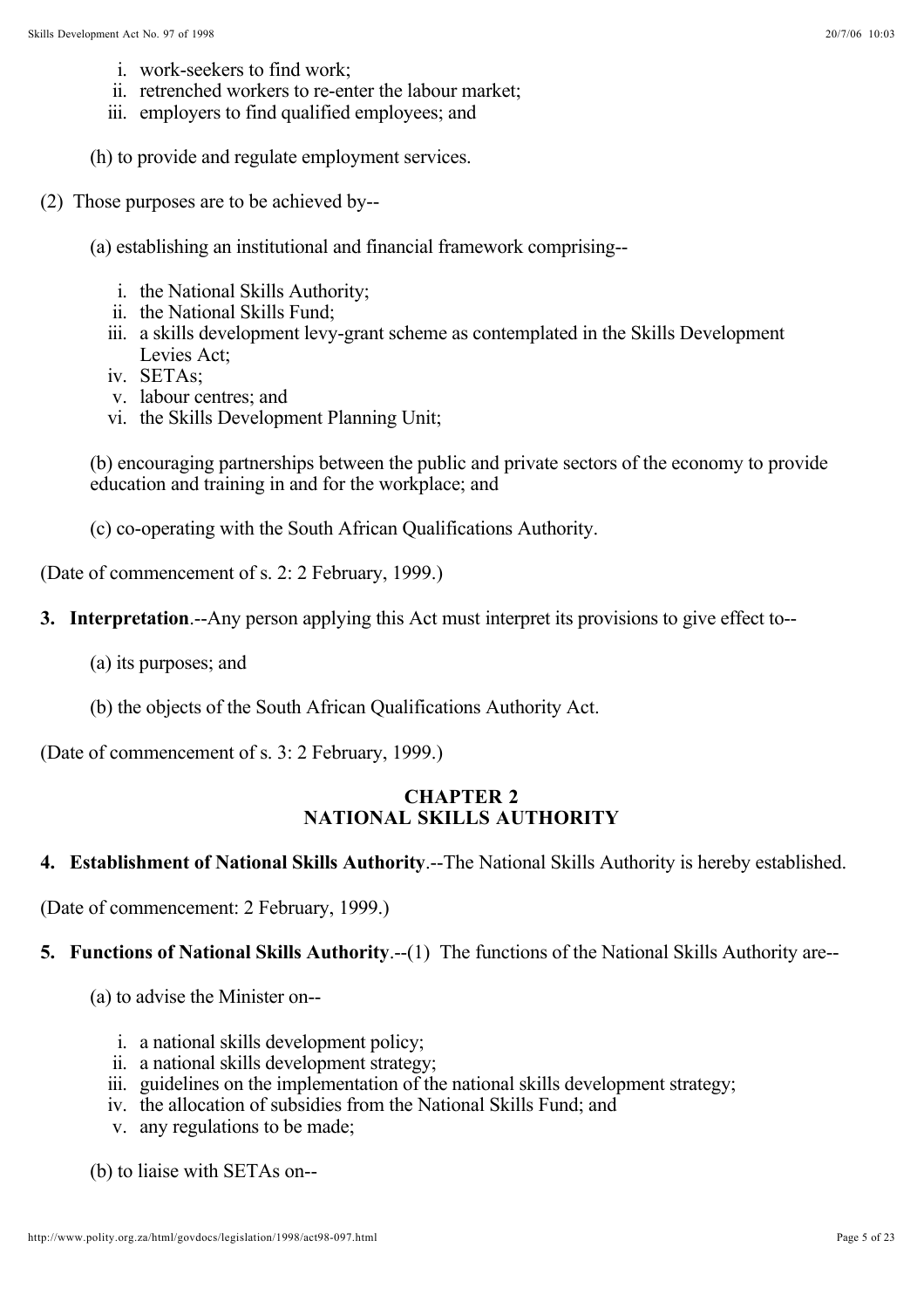- i. the national skills development policy; and
- ii. (the national skills development strategy;

(c) to report to the Minister in the prescribed manner on the progress made in the implementation of the national skills development strategy;

(d) to conduct investigations on any matter arising out of the application of this Act; and

(e) to exercise any other powers and perform any other duties conferred or imposed on the Authority by this Act.

(2) For the purposes of investigations referred to in subsection (1) (d), the Authority has the prescribed powers of entry and to question and inspect.

(3) The Authority must perform its functions in accordance with this Act and its constitution.

(Date of commencement of s. 5: 2 February, 1999.)

**6. Composition of National Skills Authority and term and vacation of office.--(1)** The National Skills Authority consists of--

- a. a voting chairperson appointed by the Minister;
- b. 24 voting and three non-voting members appointed by the Minister; and
- c. its non-voting executive officer appointed in terms of section 8 (2) (a).

(2) The members referred to in subsection (1) (b) are--

- a. five voting members nominated by NEDLAC and appointed by the Minister to represent organised labour;
- b. five voting members nominated by NEDLAC and appointed by the Minister to represent organised business;
- c. five voting members nominated by NEDLAC and appointed by the Minister to represent organisations of community and development interests, which must include-
	- i. a woman who represents the interests of women;
	- ii. a person who represents the interests of the youth; and
	- iii. a disabled person who represents the interests of people with disabilities;
- d. five voting members appointed by the Minister to represent the interests of the State;
- e. four voting members appointed by the Minister to represent the interests of education and training providers;
- f. two non-voting members, who have expertise in the provision of employment services, appointed by the Minister; and
- g. a non-voting member nominated by the South African Qualifications Authority and appointed by the Minister to represent that Authority.

(3) The Minister must designate four members as deputy chairpersons, one deputy chairperson each from the members to be appointed to represent--

- a. organised labour;
- b. organised business;
- c. organisations of community and development interests; and
- d. the interests of the State.

(4) A member of the Authority holds office for a period of three years and is eligible for re-appointment.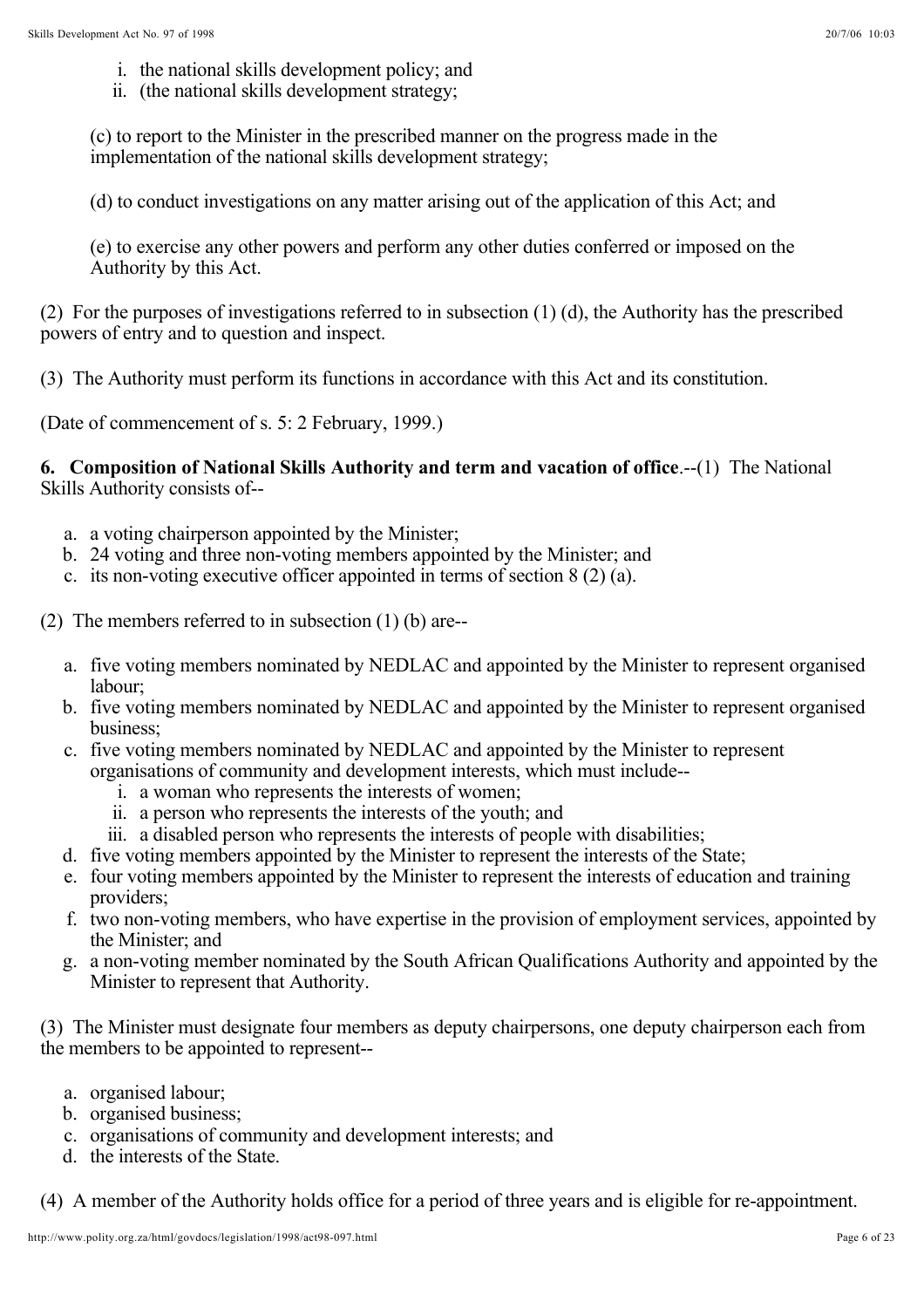(5) A member of the Authority vacates office if that member--

- a. is removed from office by the Minister as contemplated in subsection (6); or
- b. resigns by written notice addressed to the Minister.

(6) The Minister may remove a member of the Authority--

- a. on the written request of the body that nominated that member in terms of subsection (2);
- b. for serious misconduct;
- c. for permanent incapacity;
- d. for absence from three consecutive meetings of the Authority-
	- i. without the prior permission of the Authority; or
- e. unless the member shows good cause; or
- f. for engaging in any activity that may undermine the functions of the Authority.

(7) If a member of the Authority vacates office before the expiry of the period of office, the Minister must, in terms of subsection (2), appoint a new member for the unexpired portion of that period.

(Date of commencement of s. 6: 2 February, 1999.)

7. Constitution of National Skills Authority .-- (1) The National Skills Authority must, as soon as possible after the appointment of its members, adopt its constitution.

(2) Subject to this Act, the constitution of the Authority--

- a. must provide for-
	- i. procedures for the nominations of members of the Authority referred to in section 6 (2) (a), (b),  $(c)$  and  $(g)$ :
	- ii. the establishment and functioning of committees, including an executive committee;
	- iii. subject to subsection (3), the rules for convening and conducting of meetings of the Authority and its committees, including the quorum required for and the minutes to be kept of those meetings;
	- iv. the voting rights of the different members and the manner in which decisions are to be taken by the Authority and its committees;
	- v. a code of conduct for the members of the Authority;
	- vi. the determination through arbitration of any dispute concerning the interpretation or application of the constitution; and
	- vii. subject to subsections (4) and (5), a procedure for amending the constitution and advising the Minister on regulations to be made; and
- b. may provide for-
	- i. the delegation of powers and duties of the Authority to its members, committees and employees, provided that the Authority may impose conditions for the delegation, may not be divested of any power or duty by virtue of the delegation and may vary or set aside any decision made under any delegation; and
	- ii. any other matter necessary for the performance of the functions of the Authority.

(3) At least 30 days notice must be given for a meeting of the Authority at which an amendment of the constitution or a regulation to be made is to be considered.

(4) A supporting vote of at least two thirds of the Authority's members and the approval of the Minister is required for an amendment to its constitution.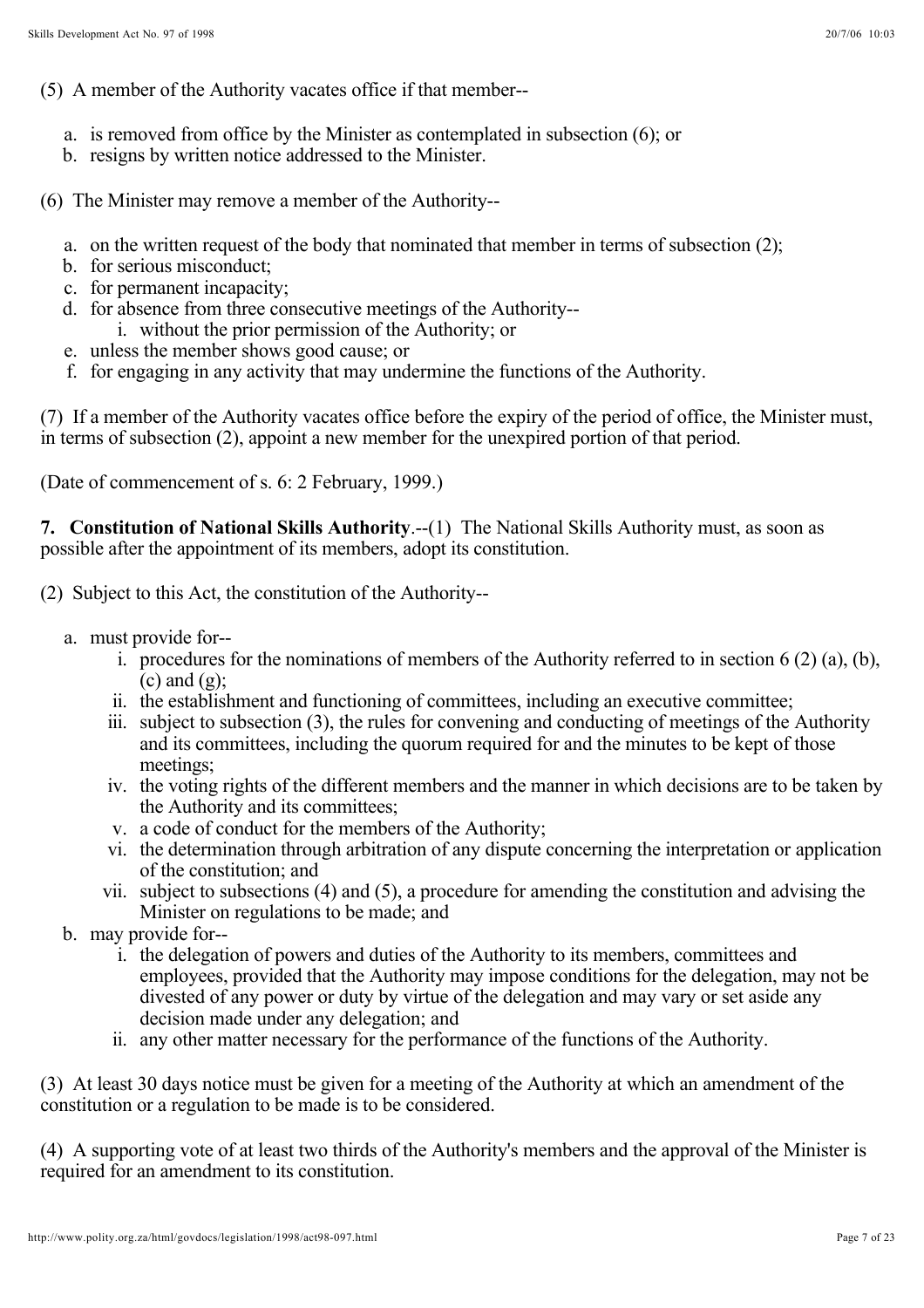(5) A supporting vote of at least two-thirds of the Authority's members is required for advising the Minister on regulations to be made.

(6) Despite subsection (2) (a) (i), the Minister must determine the procedure for the nominations for the first appointment of members of the Authority referred to in section 6 (2) (a), (b), (c) and (g).

(Date of commencement of s. 7: 2 February, 1999.)

**8. Remuneration and administration of National Skills Authority.--(1)** A member of the National Skills Authority who is not in the full-time employment of the State may be paid the remuneration and allowances determined by the Minister with the approval of the Minister of Finance.

(2) Subject to the laws governing the public service, the Director-General must--

- a. appoint a person to be the executive officer of the National Skills Authority who will, upon such appointment, be in the employ of the public service; and
- b. provide the Authority with the personnel and financial resources that the Minister considers necessary for the performance of its functions.

(Date of commencement of s. 8: 2 February, 1999.)

# **CHAPTER 3 SECTOR EDUCATION AND TRAINING AUTHORITIES**

**9. Establishment of SETA.--(1)** The Minister may, in the prescribed manner, establish a sector education and training authority with a constitution for any national economic sector.

(2) The Minister must determine a discrete sector for the purposes of subsection (1) by reference to categories of employers and for the purposes of that determination take into account--

- a. the education and training needs of employers and employees that-
	- i. use similar materials, processes and technologies;
	- ii. make similar products; or
	- iii. render similar services;
- b. the potential of the proposed sector for coherent occupational structures and career pathing;
- c. the scope of any national strategies for economic growth and development;
- d. the organisational structures of the trade unions, employer organisations and government in closely related sectors;
- e. any consensus that there may be between organised labour, organised employers and relevant government departments as to the definition of any sector; and
- f. the financial and organisational ability of the proposed sector to support a SETA.

(3) On the establishment of a SETA, the Minister may provide assistance to the SETA to enable it to perform its functions.

# **10. Functions of SETA**.--(1) A SETA must--

- a. develop a sector skills plan within the framework of the national skills development strategy;
- b. implement its sector skills plan by-
	- i. establishing learnerships;
	- ii. approving workplace skills plans;
	- iii. allocating grants in the prescribed manner to employers, education and training providers and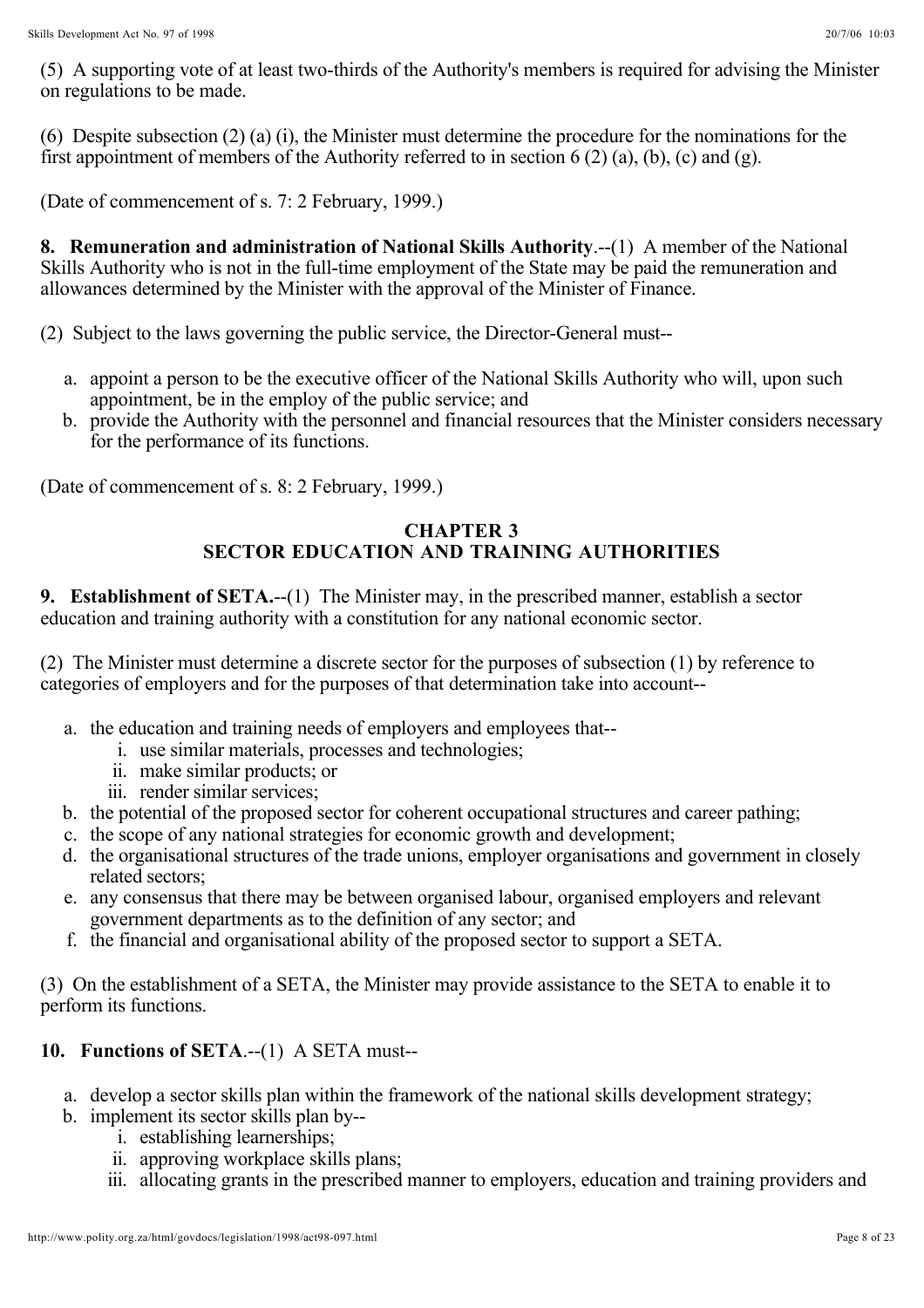workers; and

- iv. monitoring education and training in the sector;
- c. promote learnerships by-
	- i. identifying workplaces for practical work experience;
	- ii. supporting the development of learning materials;
	- iii. improving the facilitation of learning; and
	- iv. assisting in the conclusion of learnership agreements;
- d. register learnership agreements;
- e. within a week from its establishment, apply to the South African Qualifications Authority for accreditation as a body contemplated in section 5 (1) (a) (ii) (bb) and must, within 18 months from the date of that application, be so accredited;
- f. collect and disburse the skills development levies in its sector;
- g. liaise with the National Skills Authority on-
	- i. the national skills development policy;
		- ii. the national skills development strategy; and
	- iii. its sector skills plan;
- h. report to the Director-General on-
	- i. its income and expenditure; and
	- ii. the implementation of its sector skills plan;
- i. liaise with the employment services of the Department and any education body established under any law regulating education in the Republic to improve information-
	- i. about employment opportunities; and
	- ii. between education and training providers and the labour market;
- j. appoint staff necessary for the performance of its functions; and
- k. perform any other duties imposed by this Act or consistent with the purposes of this Act.
- (2) A SETA has-
	- a. all such powers as are necessary to enable it to perform its duties referred to in subsection (1); and
	- b. the other powers conferred on the SETA by this Act.
- (3) A SETA must perform its functions in accordance with this Act and its constitution.
- **11. Composition of SETA**.--A SETA may consist only of members representing-
	- a. organised labour;
	- b. organised employers, including small business;
	- c. relevant government departments; and
	- d. if the Minister, after consultation with the members referred to in paragraph (a), (b) and (c), considers it appropriate for the sector-
		- i. any interested professional body;
		- ii. any bargaining council with jurisdiction in the sector.

12. Chambers of SETA.--(1) A SETA may, with the Minister's approval, establish in its sector chambers.

(2) A chamber so established must consist of an equal number of members representing employees and employers and may include such additional members as the SETA determines.

(3) That chamber must perform those functions of the SETA as delegated to it in terms of the constitution of the SETA.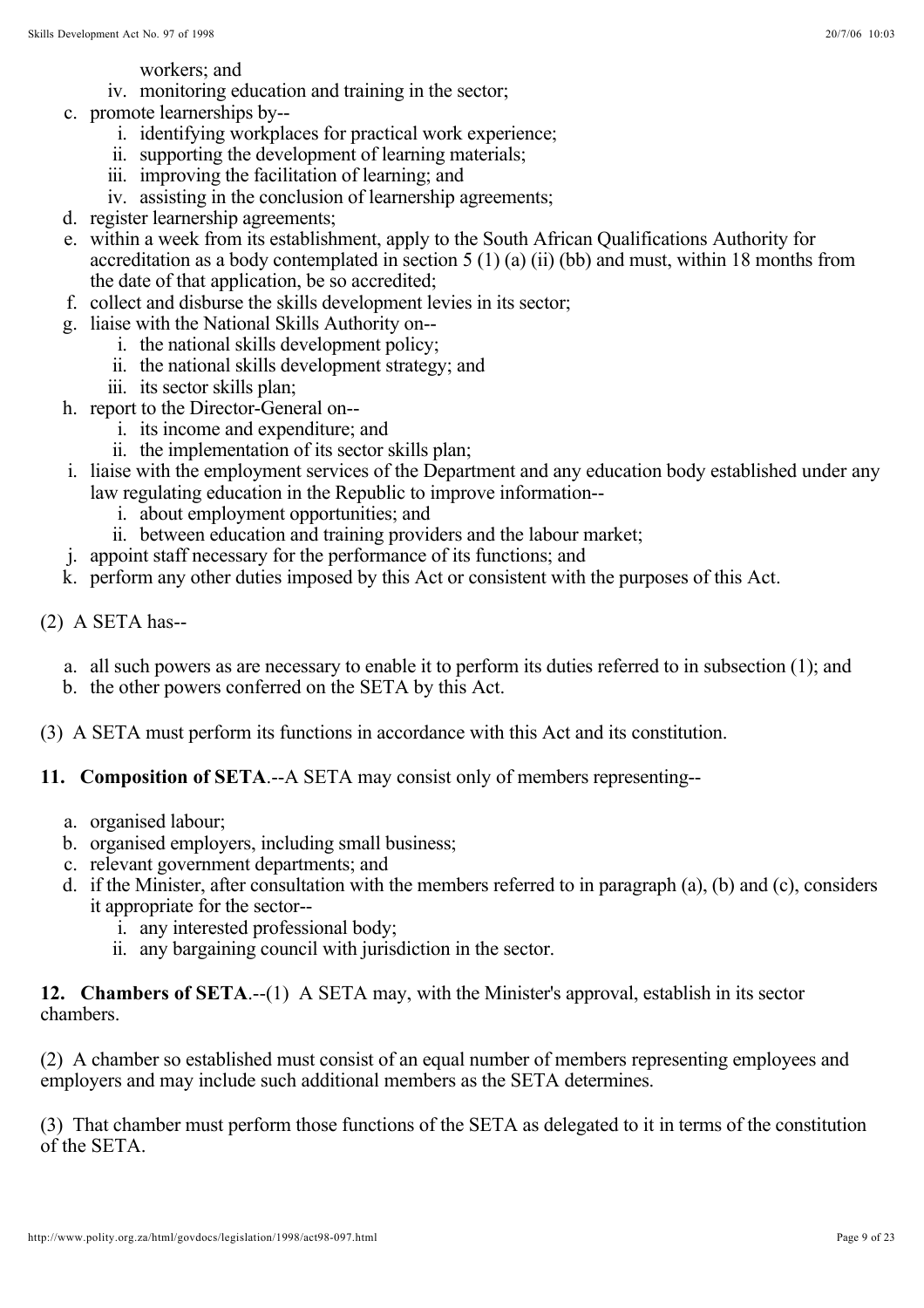(4) A chamber of a SETA is entitled to such percentage of the skills development levies collected in its jurisdiction as the Minister after consultation with the SETA determines.

13. Constitution of SETA.--(1) For the purpose of the establishment of a SETA, the Minister must approve the constitution of the SETA.

- (2) The Minister may, after consultation with the SETA, amend its constitution in the prescribed manner.
- (3) Subject to this Act, the constitution of a SETA-
	- a. must specify-
		- i. the trade unions, employer organisations and relevant government departments in the sector;
		- ii. the circumstances and manner in which a member of SETA may be replaced;
		- iii. the number of members to be appointed to the SETA, provided that the SETA must consist of an equal number of members representing employees and employers;
		- iv. the procedure for the replacement of a member of the SETA by the organisation that nominated that member;
		- v. the circumstances and manner in which a member may be replaced by the SETA;
		- vi. the election of office-bearers by the members of the SETA and of persons to act during their absence or incapacity, their term of office and functions and the circumstances and manner in which they may be replaced;
		- vii. the establishment and functioning of committees, including an executive committee;
		- viii. the rules for convening and conducting of meetings of the SETA and its chambers and committees, including the quorum required for and the minutes to be kept of those meetings;
		- ix. the voting rights of the different members and the manner in which decisions are to be taken by the SETA and its chambers and committees;
		- x. a code of conduct for members of the SETA and its chambers;
		- xi. the appointment of an executive officer, and such other employees necessary for the effective performance of the functions of the SETA, by its members, including the determination of their terms and conditions of employment; and
		- xii. the determination through arbitration of any dispute concerning the interpretation or application of the constitution; and
	- b. may provide for-
		- i. the delegation of powers and duties of the SETA to its members, chambers, committees and employees, provided that the SETA may impose conditions for the delegation, may not be divested of any power or duty by virtue of the delegation and may vary or set aside any decision made under any delegation; and
		- ii. any other matter necessary for the performance of the functions of the SETA.

# **14. Finances of SETA**.--(1) A SETA is financed from--

- a. the skills development levies collected in its sector;
- b. moneys paid to it from the National Skills Fund;
- c. grants, donations and bequests made to it;
- d. income earned on surplus moneys deposited or invested;
- e. income earned on services rendered in the prescribed manner; and
- f. money received from any other source.

(2) The money received by a SETA must be paid into a banking account at any registered bank and may be invested only in--

a. savings accounts, permanent shares or fixed deposits in any registered bank or other financial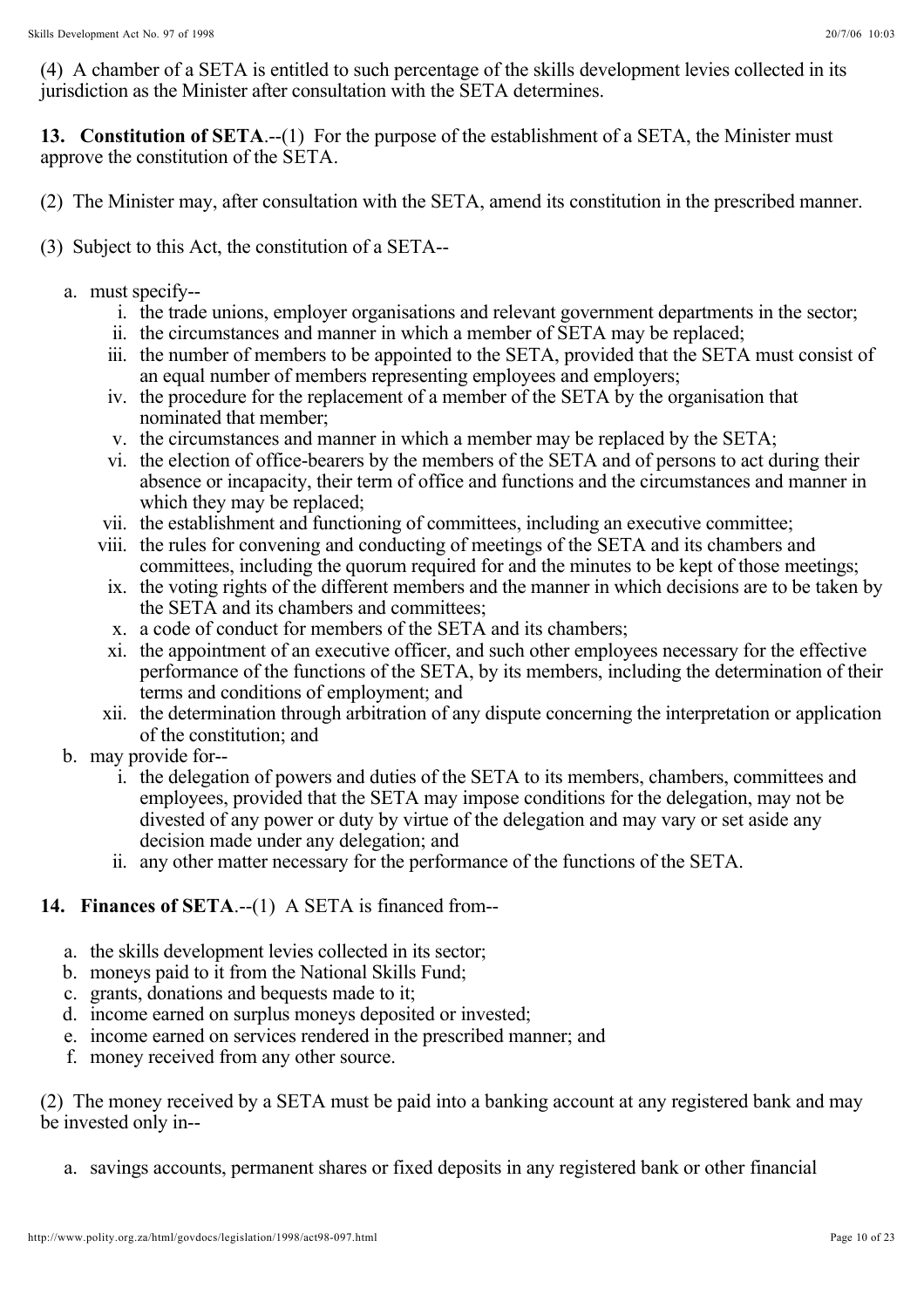institution;

- b. internal registered stock contemplated in section 21 (1) of the Exchequer Act, 1975 (Act No. 66 of 1975);
- c. a unit trust scheme managed by a company which has been registered as a management company in terms of section 4 or 30 of the Unit Trusts Control Act, 1981 (Act No. 54 of 1981); and
- d. any other manner approved by the Minister.

(3) The moneys received by a SETA may be used only in the prescribed manner and to--

- a. fund the performance of its functions; and
- b. pay for its administration within the prescribed limit.

(4) In each financial year, ending on the prescribed date, every SETA must, at a time determined by the Minister, submit to the Minister a statement of the SETA's estimated income and expenditure for the following financial year.

(5) Every SETA must, in accordance with the standards of generally accepted accounting practice--

- a. keep proper record of all its financial transactions, assets and liabilities; and
- b. within six months after the end of each financial year, prepare accounts reflecting income and expenditure and a balance sheet showing its assets, liabilities and financial position as at the end of that financial year.
- (6) The Auditor-General must-
	- a. audit the accounts, financial statements and financial management of a SETA; and
	- b. report on that audit to the SETA and to the Minister and in that report express an opinion as to whether the SETA has complied with the provisions of this Act, and its constitution, relating to financial matters.

15. Taking over administration of SETA.--(1) The Minister may, after consultation with the National Skills Authority, by notice in the Gazette, direct the Director-General to appoint an administrator to take over the administration of a SETA if the Minister is of the opinion that--

- a. the SETA fails to perform its functions;
- b. there is mismanagement of its finances; or
- c. its membership no longer substantially represents the composition contemplated in section 11.
- (2) In that notice the Minister-
	- a. must determine the powers and duties of the administrator appointed in terms of subsection (1);
	- b. may suspend or replace one or more members of the SETA for a reason contemplated in subsection  $(1)$   $(a)$ ,  $(b)$  or  $(c)$ ;
	- c. may suspend the operation of the constitution of the SETA; and
	- d. may, in the prescribed manner, transfer funds in the SETA's bank account to the National Skills Fund.

(3) If a notice is published in terms of subsection (1), the Minister may, to ensure that the SETA resumes the performance of its functions--

- a. amend its constitution;
- b. reinstate any of its members; and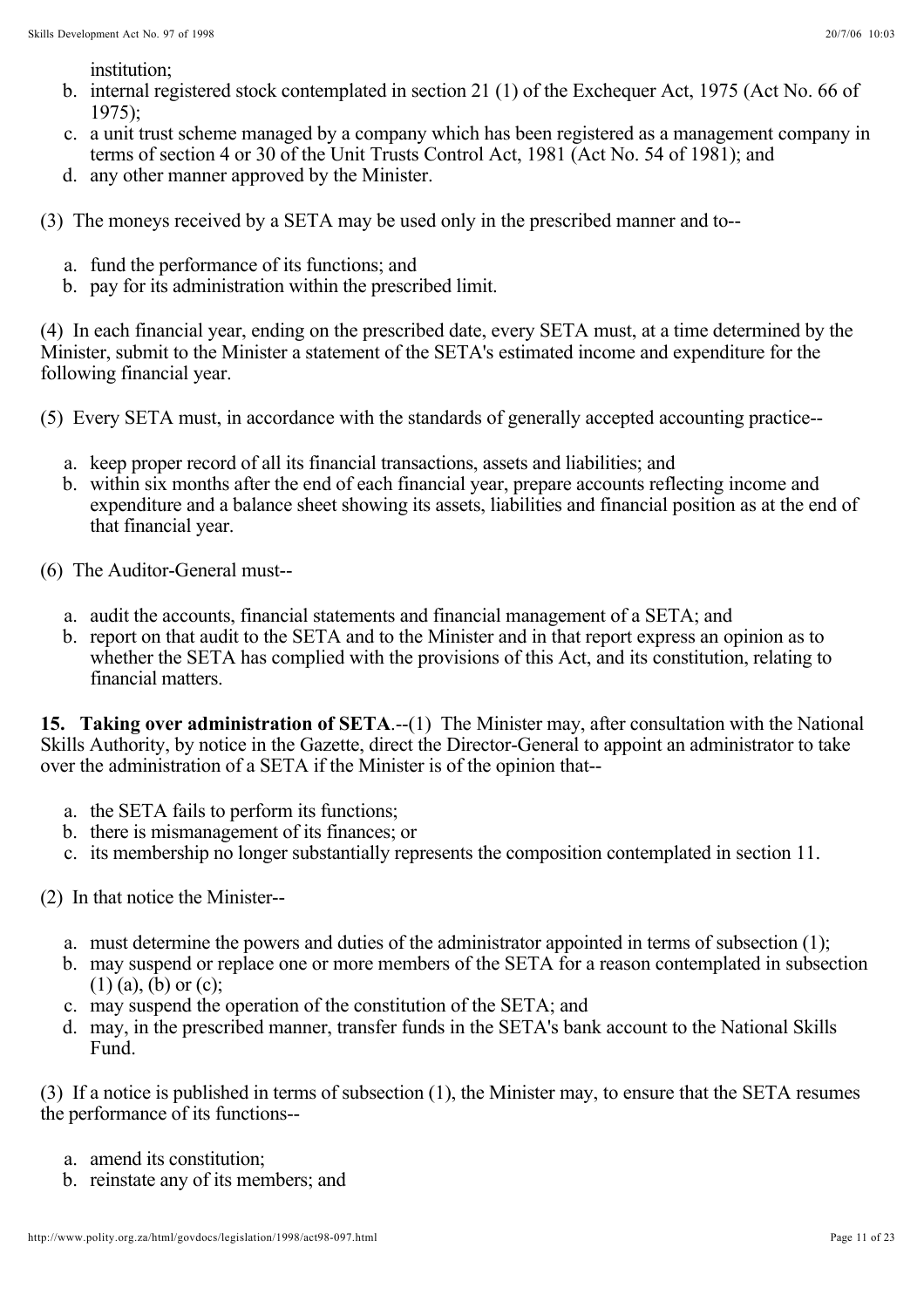c. withdraw or amend any provision of the notice contemplated in subsection (2) on such conditions as the Minister considers appropriate.

# **CHAPTER 4 LEARNERSHIPS**

**16. Learnerships**.--A SETA may establish a learnership if--

- a. the learnership consists of a structured learning component;the learnership includes practical work experience of a specified nature and duration;
- b. the learnership would lead to a qualification registered by the South African Qualifications Authority and related to an occupation; and
- c. the intended learnership is registered with the Director-General in the prescribed manner.

17. Learnership agreements.--(1) For the purposes of this Chapter, a "learnership agreement" means an agreement entered into for a specified period between--

- a. a learner;
- b. an employer or a group of employers (in this section referred to as "the employer"); and
- c. a training provider accredited by a body contemplated in section 5 (1) (a) (ii) (bb) of the South African Qualifications Authority Act or group of such training providers.

(2) The terms of a learnership agreement must oblige--

- a. the employer to-
	- i. employ the learner for the period specified in the agreement;
	- ii. provide the learner with the specified practical work experience; and
	- iii. release the learner to attend the education and training specified in the agreement;
- b. the learner to-
	- i. work for the employer; and
	- ii. attend the specified education and training; and
- c. the training provider to provide-
	- i. the education and training specified in the agreement; and
	- ii. the learner support specified in the agreement.

(3) A learnership agreement must be in the prescribed form and registered with a SETA in the prescribed manner.

(4) A learnership agreement may not be terminated before the expiry of the period of duration specified in the agreement unless--

- a. the learner meets the requirements for the successful completion of the learnership;
- b. the SETA which registered the agreement approves of such termination; or
- c. the learner is fairly dismissed for a reason related to the learner's conduct or capacity as an employee.

(5) The employer or training provider that is party to a learnership agreement may be substituted with--

- a. the consent of the learner; and
- b. the approval of the SETA which registered the agreement.

(6) A SETA must, in the prescribed manner, provide the Director-General with a record of learnership agreements registered by the SETA.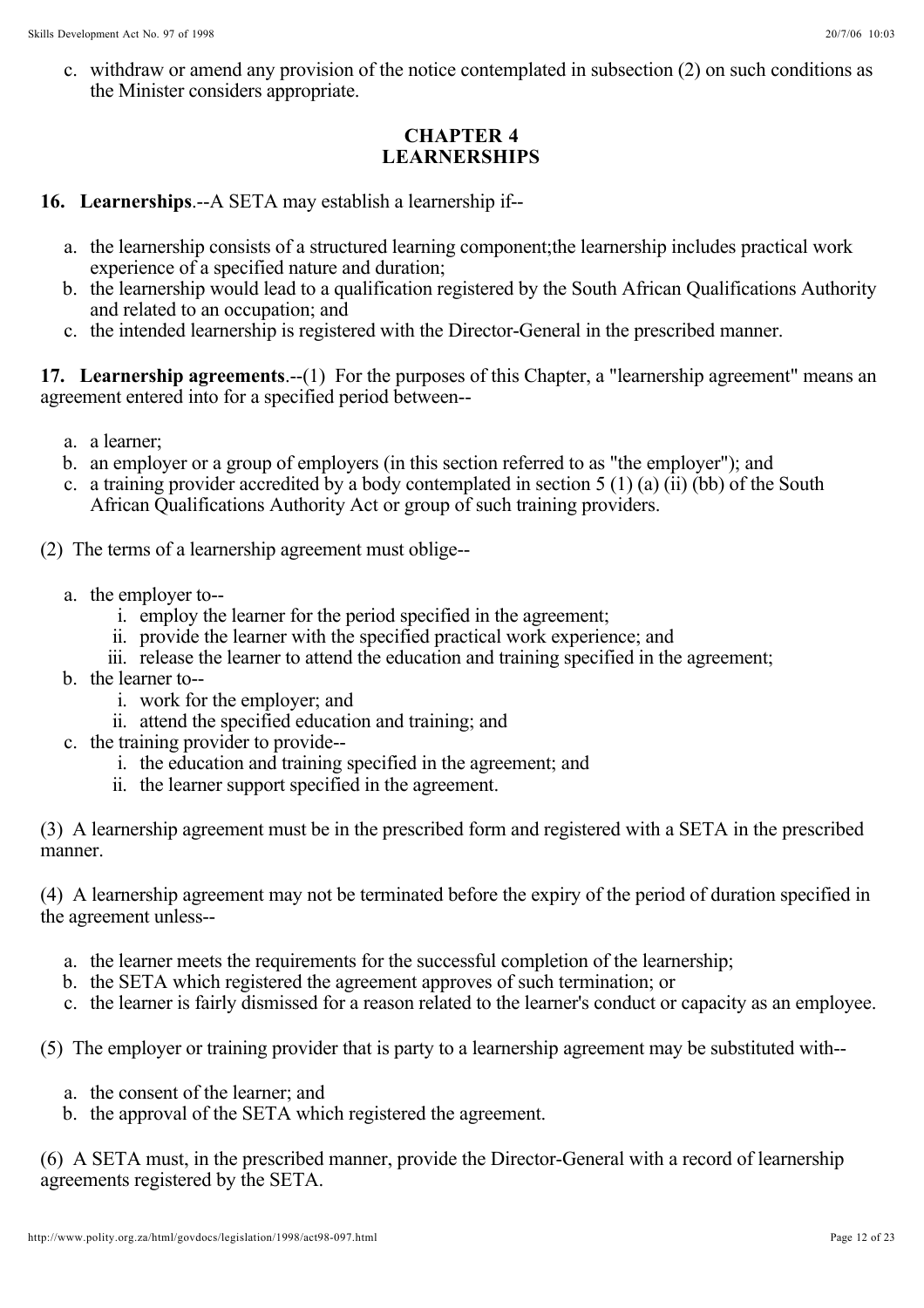18. Contract of employment with learner.--(1) If a learner was in the employment of the employer party to the learnership agreement concerned when the agreement was concluded, the learner's contract of employment is not affected by the agreement.

(2) If the learner was not in the employment of the employer party to the learnership agreement concerned when the agreement was concluded, the employer and learner must enter into a contract of employment.

(3) The contract of employment with a learner contemplated in subsection (2) is subject to any terms and conditions that may be determined by the Minister on the recommendation of the Employment Conditions Commission established by section 59 (1) of the Basic Conditions of Employment Act.

(4) Chapters Eight and Nine1 of the Basic Conditions of Employment Act apply, with the changes required by the context, to a determination made in terms of subsection (3) except that--

- a. for the purposes of section 54 (3) of that Act, the Employment Conditions Commission must also consider the likely impact that any proposed condition of employment may have on the employment of learners and the achievement of the purposes of this Act; and
- b. section 55 (7) of that Act does not apply.

(5) The contract of employment of a learner may not be terminated before the expiry of the period of duration specified in the learnership agreement unless the learnership agreement is terminated in terms of section  $17(4)$ .

(6) The contract of employment of a learner terminates at the expiry of the period of duration specified in the learnership agreement unless the agreement was concluded with a person who was already in the employment of the employer party to the agreement when the agreement was concluded.

19. Disputes about learnerships.--(1) For the purposes of this section a "dispute" means a dispute about--

- a. the interpretation or application of any provision of-
	- i. a learnership agreement;
	- ii. (a contract of employment of a learner; or
	- iii. a determination made in terms of section 18 (3);
- b. this Chapter; or
- c. the termination of-
	- i. a learnership agreement; or
	- ii. a contract of employment of a learner.

(2) Any party to a dispute may in writing refer the dispute to the Commission for Conciliation, Mediation and Arbitration established by section 112 of the Labour Relations Act, 1995 (Act No. 66 of 1995).

(3) The party who so refers the dispute must satisfy that Commission that a copy of the referral has been served on all the other parties to the dispute.

(4) The Commission must attempt to resolve the dispute through conciliation.

(5) If the dispute remains unresolved, any party may request that the dispute be resolved through arbitration as soon as possible.

(6) The law that applies to the lawfulness2 and fairness3 of a dismissal for a reason related to an employee's capacity or conduct applies to a dispute contemplated in subsection (1) (c) (ii).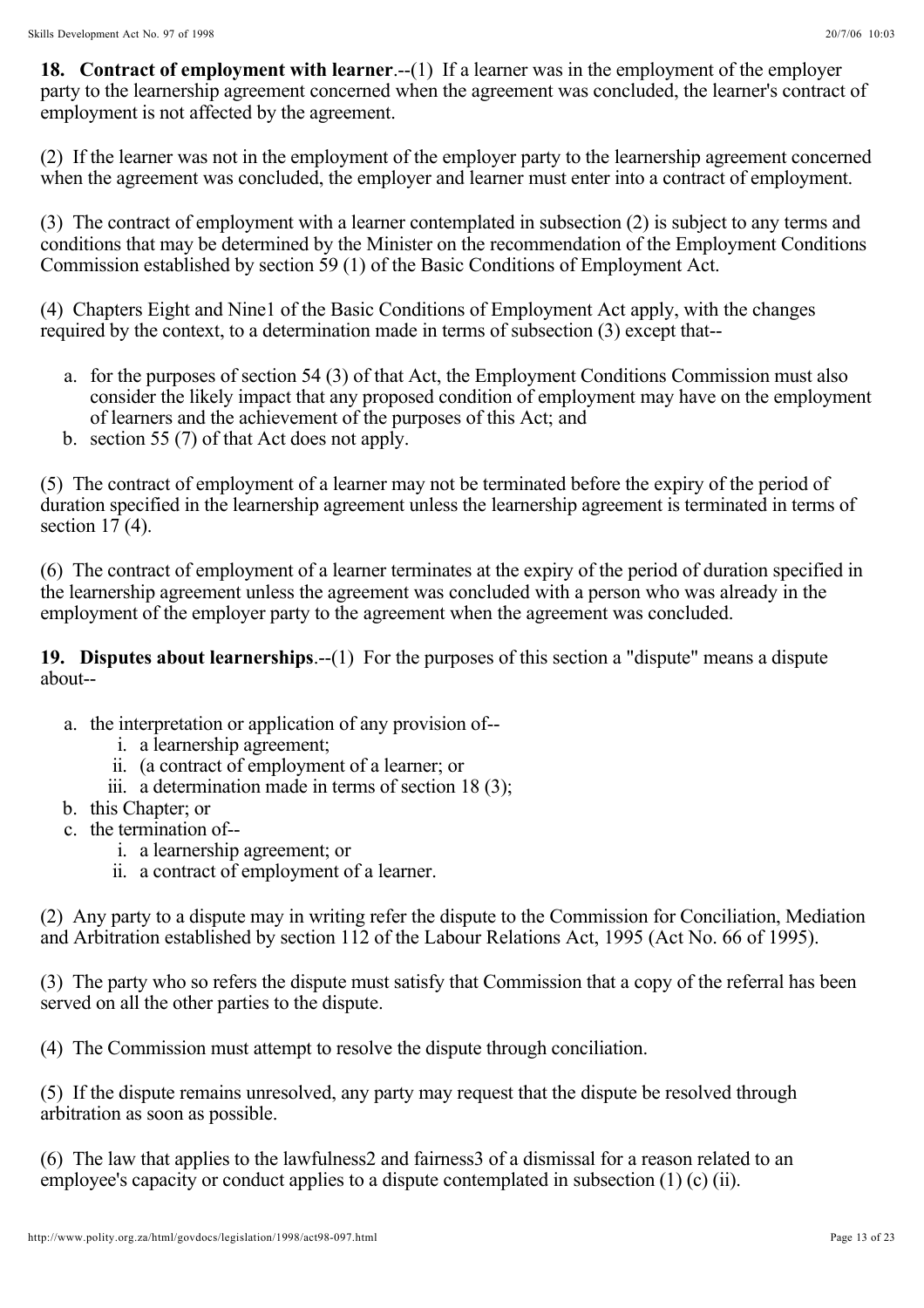# **CHAPTER 5 SKILLS PROGRAMMES**

20. Skills programmes.--(1) For the purposes of this Chapter, a "skills programme" means a skills programme that--

- a. is occupationally based;
- b. when completed, will constitute a credit towards a qualification registered in terms of the National Qualifications Framework as defined in section 1 of the South African Qualifications Authority Act;
- c. uses training providers referred to in section 17 (1) (c); or
- d. complies with the prescribed requirements.

(2) Any person that has developed a skills programme may apply to--

- a. a SETA with jurisdiction for a grant; or
- b. the Director-General for a subsidy.
- (3) The SETA or the Director-General may fund the skills programme if-
	- a. it complies with-
		- i. subsection (1);
		- ii. any requirements imposed by the SETA or the Director-General; and
		- iii. any prescribed requirements; and
	- b. it is in accordance with-
		- i. the sector skills development plan of the SETA; or
		- ii. the national skills development strategy; and
	- c. there are funds available.

(4) A SETA or the Director-General may set any terms and conditions for funding in terms of subsection (3) that the SETA or the Director-General, as the case may be, considers necessary.

(5) The SETA or the Director-General must monitor the skills programmes funded by the SETA or the Director-General, as the case may be.

(6) A SETA or the Director-General that has made funds available for a skills programme may withhold funds or recover any funds paid if the SETA or the Director-General, as the case may be, is of the opinion that--

- a. the funds are not being used for the purpose for which they were made available;
- b. any term or condition of the funding is not complied with; or
- c. the SETA or the Director-General, as the case may be, is not satisfied that the training is up to standard.

**21. Disputes**.--Any party to a dispute about the application or interpretation of--

- a. any term or condition of funding referred to in section 20 (4); or
- b. any provision of this Chapter,

may refer the dispute to the Labour Court for adjudication.

# **CHAPTER 6 INSTITUTIONS IN DEPARTMENT OF LABOUR**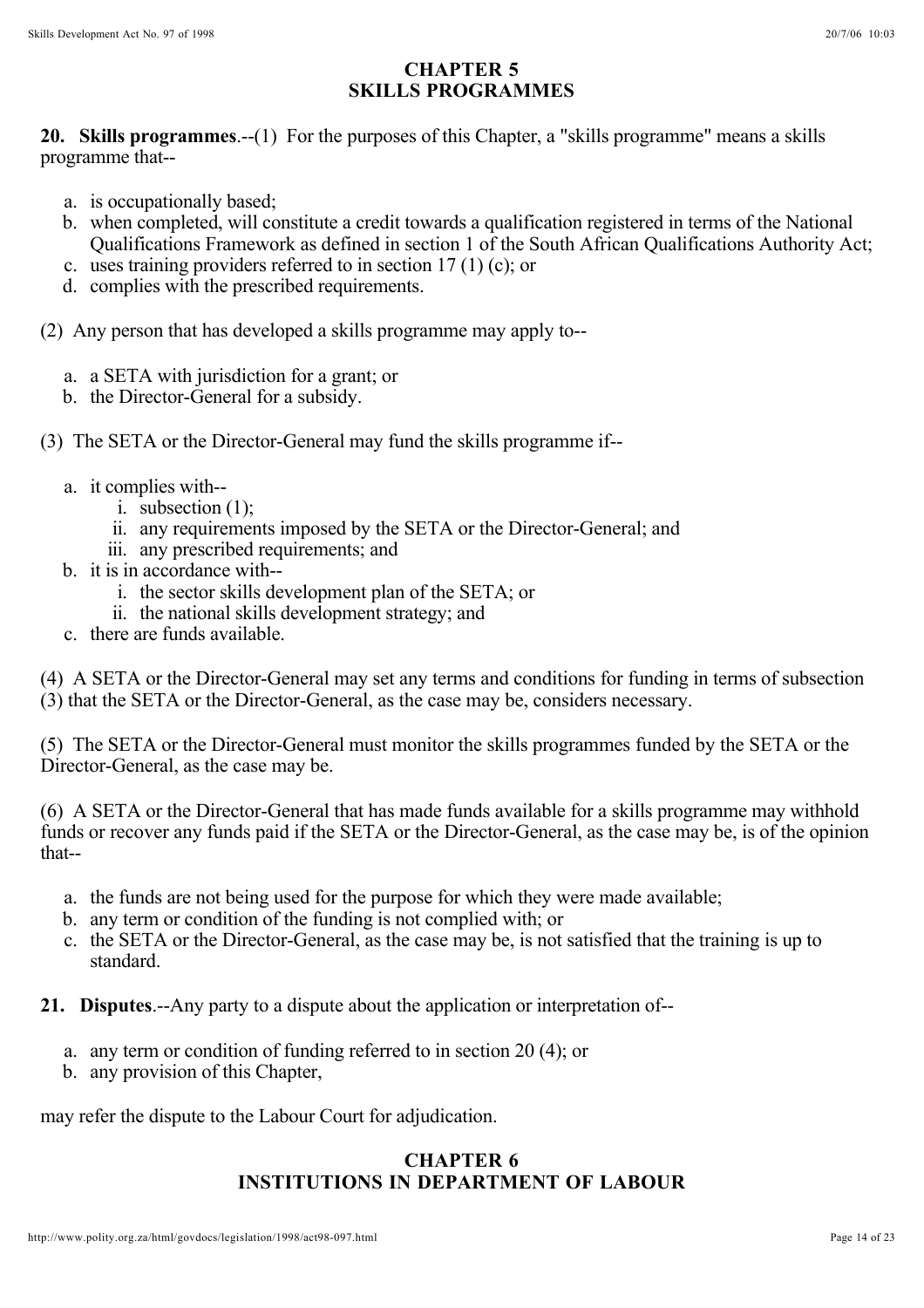22. Skills Development Planning Unit.--(1) Subject to the laws governing the public service, the Director-General must--

- a. establish a Skills Development Planning Unit in the Department; and
- b. provide the Unit with the personnel and financial resources necessary for the performance of its functions.
- (2) The functions of the Skills Development Planning Unit are-
	- a. to research and analyse the labour market in order to determine skills development needs for-
		- i. South Africa as a whole;
		- ii. each sector of the economy; and
		- iii. organs of state;
	- b. to assist in the formulation of-
		- i. the national skills development strategy; and
		- ii. sector skills development plans; and
	- c. to provide information on skills to-
		- i. the Minister;
		- ii. the National Skills Authority;
		- iii. SETAs;
		- iv. education and training providers; and
		- v. organs of state.

23. Employment services.--(1) Subject to the laws governing the public service, the Director-General must--

- a. establish labour centres in the Department; and
- b. appoint such number of persons in the public service at each centre as is necessary to perform the functions of that centre.
- (2) The functions of those labour centres are-
	- a. to provide employment services for workers, employers and training providers, including improvement of such services to rural communities;
	- b. to register work-seekers;
	- c. to register vacancies and work opportunities;
	- d. to assist prescribed categories of persons-
		- i. to enter special education and training programmes;
		- ii. to find employment;
		- iii. to start income-generating projects; and
		- iv. to participate in special employment programmes; and
	- e. to perform any other prescribed function related to the functions referred to in paragraphs (a) to (d).

(3) The Minister may, after consulting the National Skills Authority, by notice in the Gazette, require each employer to notify a labour centre in the prescribed manner of--

- a. any vacancy that employer has; and
- b. the employment of any work-seeker referred by that labour centre.

24. Registration of persons that provide employment services.--(1) Any person who wishes to provide employment services for gain must apply for registration to the Director-General in the prescribed manner.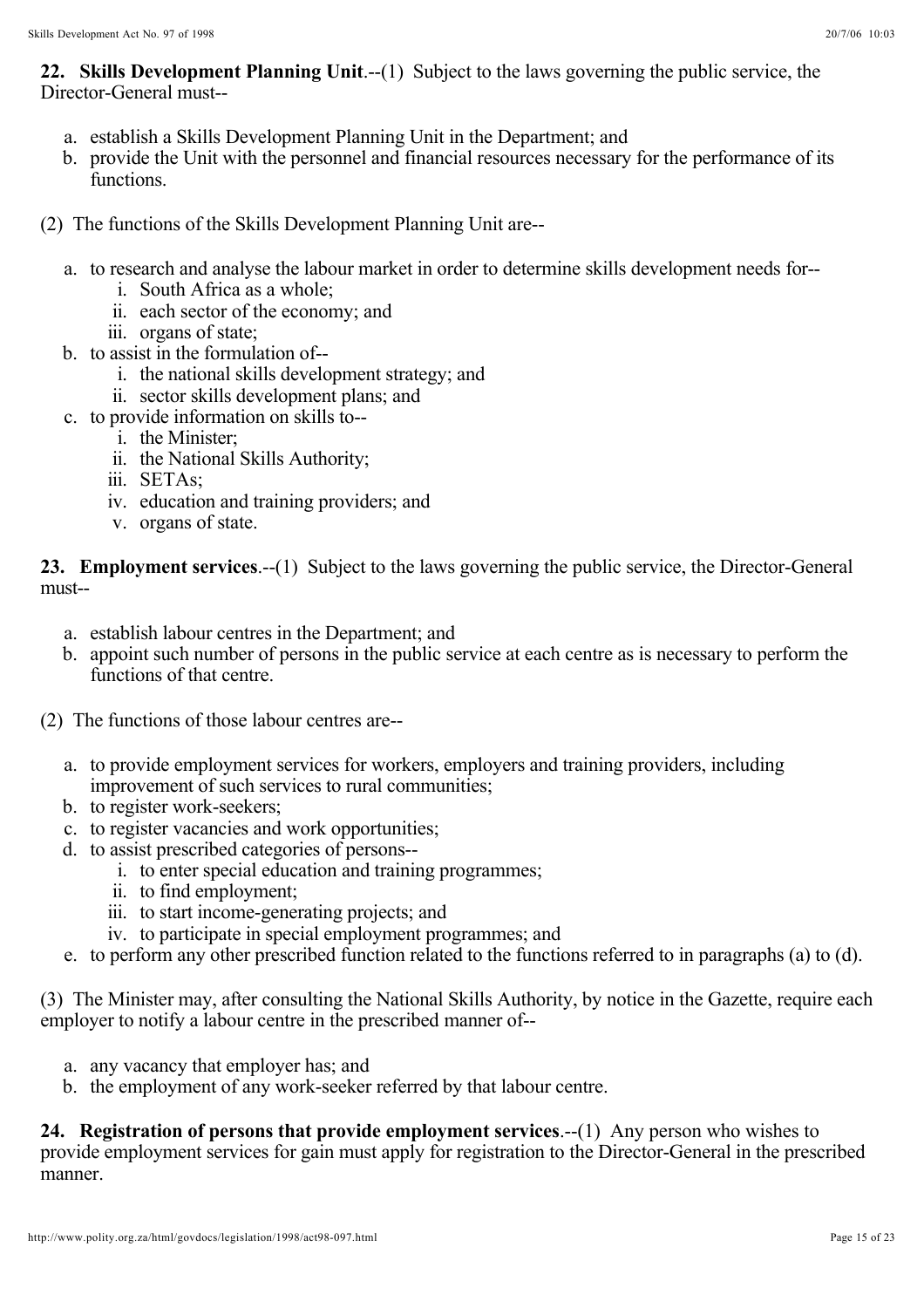- (2) The Director-General must register the applicant if satisfied that the prescribed criteria have been met.
- (3) If the Director-General-
	- a. registers an applicant, the prescribed certificate must be issued to that person; or
	- b. refuses to register an applicant, the Director-General must give written notice of that decision to the applicant.
- (4) A registered employment service must comply with the prescribed criteria.

25. Cancellation of registration of employment service.--(1) Subject to this section, the Director-General may cancel the registration of an employment service if satisfied that the employment service is not complying with the prescribed criteria.

(2) If the Director-General has reason to believe that an employment service is not complying with the prescribed criteria and accordingly that its registration should be cancelled, the Director-General must, before cancelling its registration--

- a. notify the service of the intention to cancel registration and the reasons for doing so;
- b. give the service 30 days from the date of the notice to make representations on why its registration should not be cancelled; and
- c. take those representations into account in reaching a decision.

(3) If the Director-General cancels the registration of an employment service, the Director-General must give written notice of that decision to the employment service.

26. Appeal against Director-General's decision.<sup>--(1)</sup> Any person aggrieved by a decision of the Director-General in terms of section 24 (3) (b) or 25 (3) may, within 30 days of the written notice of that decision, in writing, request the Director-General to give that person written reasons for the decision.

(2) The Director-General must give that person written reasons for the decision within 30 days of receiving that request.

(3) Any person aggrieved by a decision of the Director-General in terms of section 24 (3) (b) or 25 (3) may appeal to the Labour Court against that decision within 60 days of--

- a. the date of the Director-General's decision; or
- b. if written reasons for the decision are requested, the date of those reasons.

(4) The Labour Court may, on good cause shown, extend the period within which a person may note that appeal.

#### **CHAPTER 7 FINANCING SKILLS DEVELOPMENT**

- **27. National Skills Fund.**--(1) The National Skills Fund is hereby established.
- (2) The Fund must be credited with-
	- a. 20 per cent of the skills development levies as contemplated in the Skills Development Levies Act;

(Date of commencement of paragraph (a) to be proclaimed.)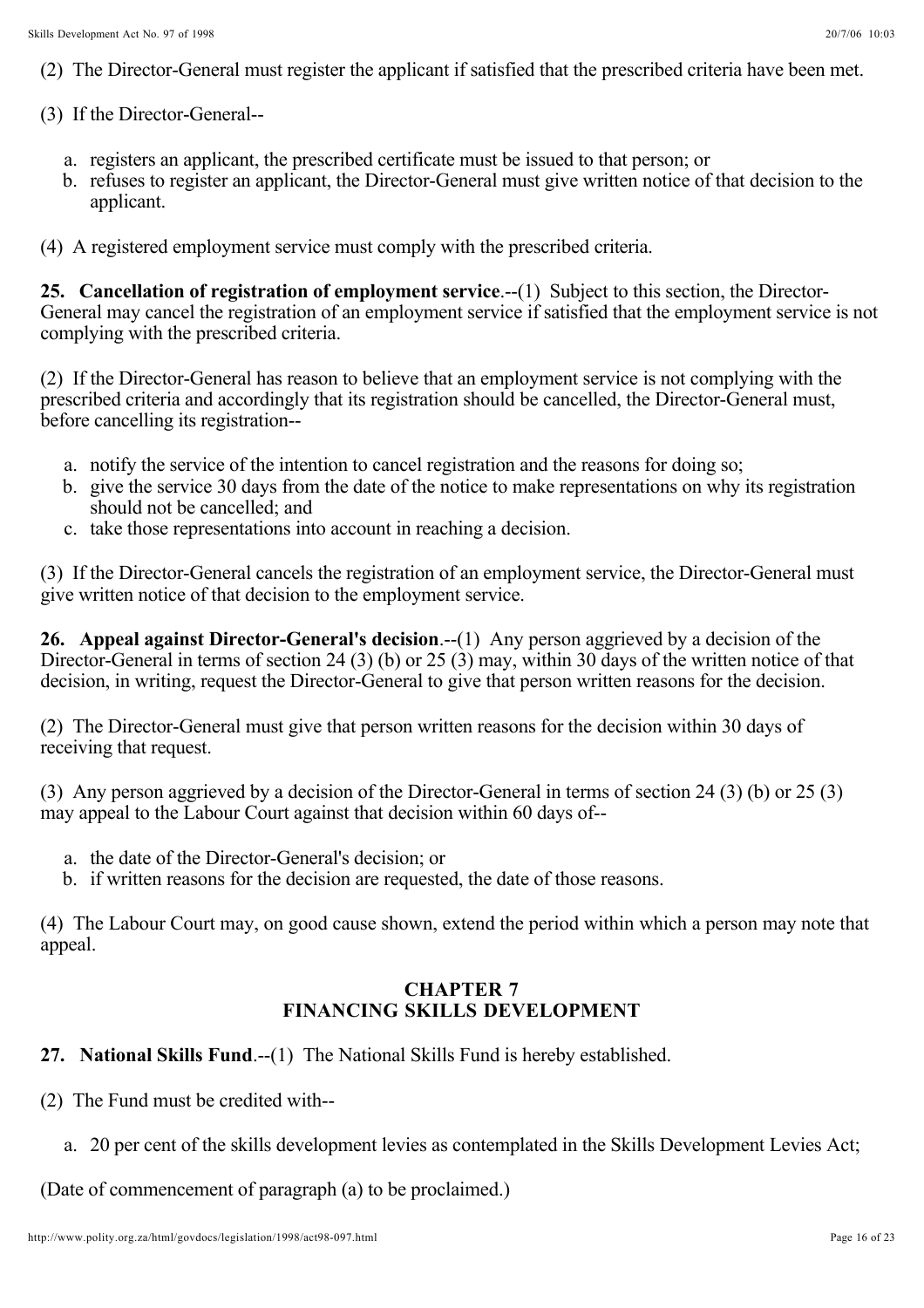b. the skills development levies collected and transferred to the Fund, in terms of the Skills Development Levies Act, in respect of those sectors in which there are no SETAs;

(Date of commencement of paragraph (b) to be proclaimed.)

- a. money appropriated by Parliament for the Fund;
- b. interest earned on investments contemplated in section 29 (3);
- c. donations to the Fund; and
- d. money received from any other source.

(Date of commencement of s. 27: 2 February, 1999.)

28. Use of money in Fund .--The money in the Fund may be used only for the projects identified in the national skills development strategy as national priorities or for such other projects related to the achievement of the purposes of this Act as the Director-General determines.

(Date of commencement: 2 February, 1999.)

29. Control and administration of Fund.--(1) The Director-General is the accounting officer of the Fund in terms of the Exchequer Act, 1975 (Act No. 66 of 1975) and must--

- a. control the Fund;
- b. keep a proper record of all financial transactions, assets and liabilities of the Fund; and
- c. as soon as possible after the end of each financial year, ending on the prescribed date, prepare accounts of the income and expenditure of the Fund for the year and a balance sheet of its assets and liabilities as at the end of that year.

(2) Any money in the Fund not required for immediate use may be invested with the Public Investment Commissioner or with a financial institution approved by the Minister and may be withdrawn when required.

(3) Any unexpended balance in the Fund at the end of the financial year must be carried forward to the next financial year as a credit to the Fund.

(Date of commencement of s. 29: 2 February, 1999.)

**30. Budget for training by public service employers.**--Each public service employer in the national and provincial spheres of government--

- a. must budget for at least one per cent of its payroll for the training and education of their employees with effect from 1 April 2000; and
- b. may contribute funds to a SETA.

# **CHAPTER 8 GENERAL**

**31. Jurisdiction of Labour Court.--(1)** Subject to the jurisdiction of the Labour Appeal Court and except where this Act provides otherwise, the Labour Court has exclusive jurisdiction in respect of all matters arising from this Act.

(2) The Labour Court may review any act or omission of any person in connection with this Act on any grounds permissible in law.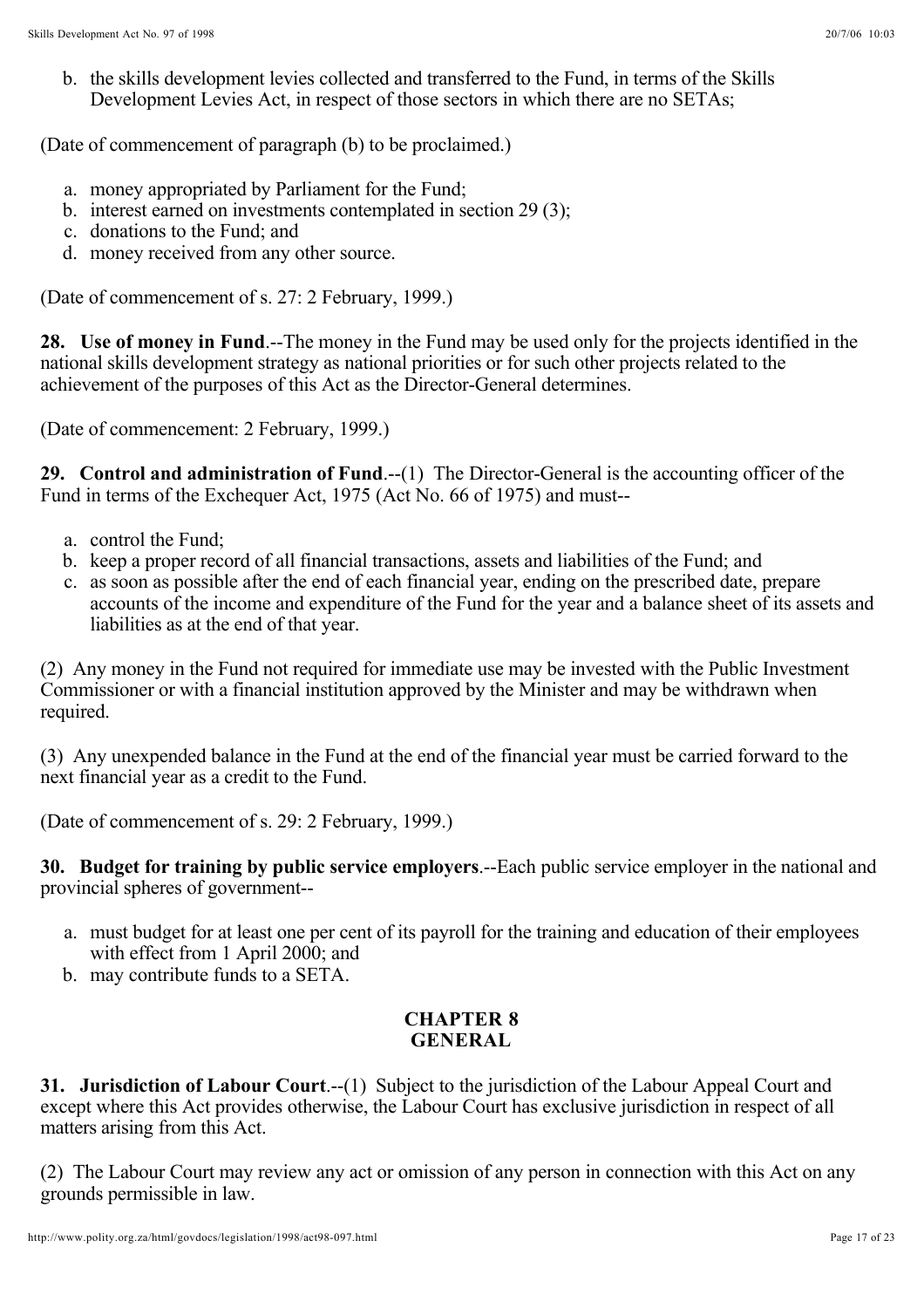(3) If proceedings concerning any matter contemplated in subsection (1) are instituted in a court that does not have jurisdiction in respect of that matter, that court may at any stage during proceedings refer the matter to the Labour Court.

32. Monitoring, enforcement and legal proceedings.--Chapter Ten and Schedule Two of the Basic Conditions of Employment Act apply, with changes required by the context, to--

- a. the monitoring and enforcement of this Act; and
- b. any legal proceedings concerning a contravention of this Act.

# **33. Offences**.--It is an offence to--

- a. obstruct or attempt to influence improperly a person who is performing a function in terms of this Act;
- b. obtain or attempt to obtain any prescribed document by means of fraud, false pretences or by submitting a false or forged prescribed document;
- c. furnish false information in any prescribed document knowing that information to be false; or
- d. provide employment services for gain without being registered in terms of section 24.

34. Penalties.--Any person convicted of an offence referred to in section 33 may be sentenced to a fine or imprisonment for a period not exceeding one year.

**35. Delegation.--(1)** The Minister may in writing delegate to the Director-General or any other officer of the Department any power or duty conferred or imposed on the Minister by this Act.

(2) The Director-General may, in writing, delegate to any officer of the Department any power or duty conferred or imposed on the Director-General by this Act.

(3) Any person to whom any power or duty has been delegated in terms of subsection (1) or (2) must exercise that power or perform that duty subject to the conditions that the person who made the delegation considers necessary.

(4) Any delegation in terms of subsection (1) or (2)--

- a. must be in writing;
- b. does not prevent the person who made the delegation from exercising the power or performing the duty so delegated; and
- c. may at any time be withdrawn in writing by that person.

36. Regulations.--The Minister may, after consultation with the National Skills Authority, by notice in the Gazette, make regulations relating to any matter which--

- a. may or must be prescribed under this Act; and
- b. is necessary to prescribe in order to achieve the purposes of this Act.

37. Repeal of laws and transitional provisions.--(1) The laws referred to Schedule 1 are hereby repealed to the extent specified.

(2) The repeal of those laws is subject to any transitional provision in Schedule 2.

**38. Act binds State**.--This Act binds the State.

**39. Short title and commencement.**--(1) This Act is called the Skills Development Act, 1998.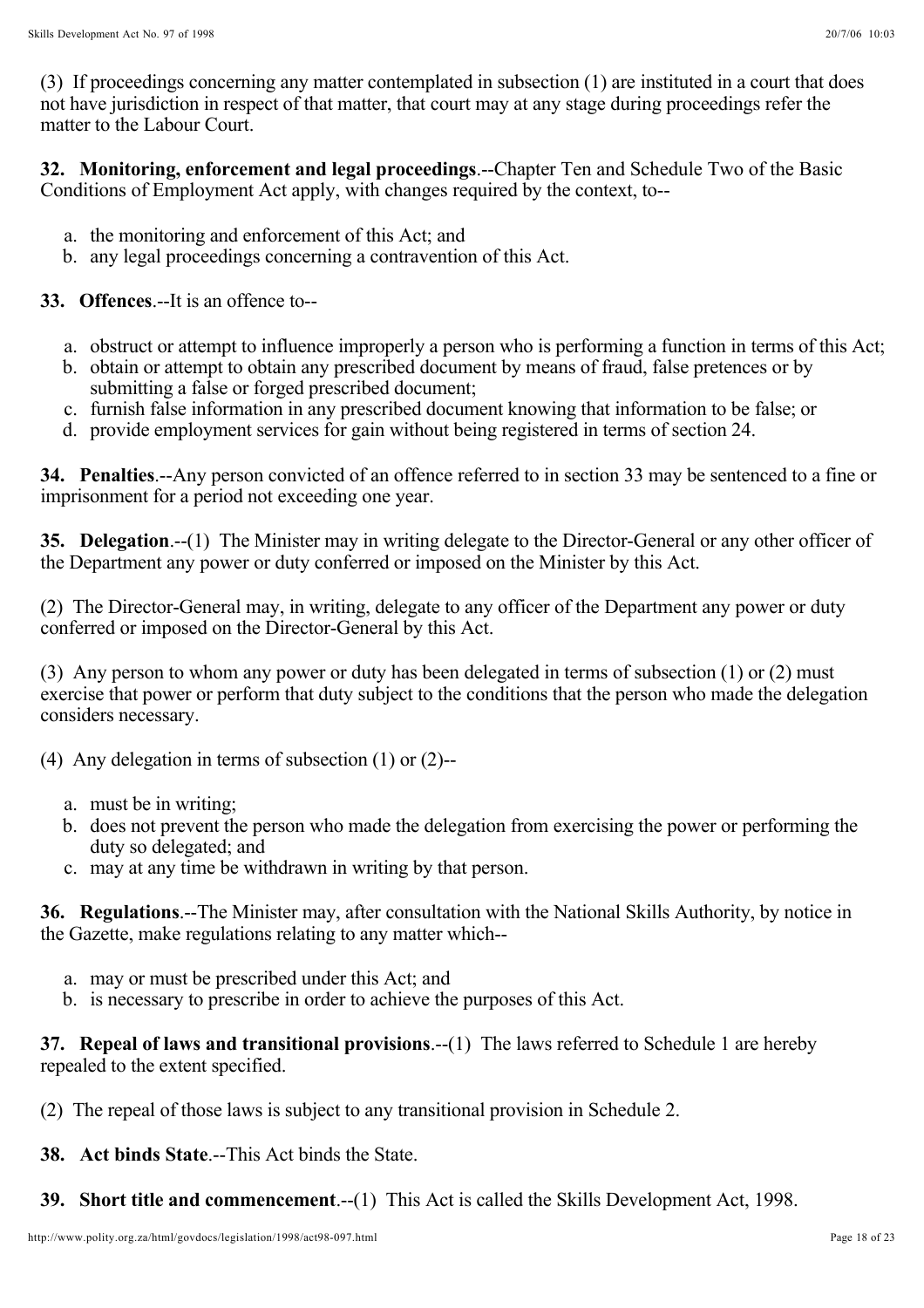#### **Schedule 1**

### **REPEAL OF LAWS**

#### (Section 37 (1))

| $\vert$ No. and year of law | Short title                         | Extent of repeal   |
|-----------------------------|-------------------------------------|--------------------|
| Act No. 56 of 1981          | Manpower Training Act, 1981         | The whole.         |
| Act No. 62 of 1981          | Guidance and Placement Act, 1981    | The whole.         |
| Act No. 41 of 1985          | Local Government Training Act, 1985 | The whole          |
| Act No. 106 of 1996         | Telecommunications Act, 1996        | Sections 78 to 87. |

#### **Schedule 2**

#### **TRANSITIONAL PROVISIONS**

(Section 37 (2))

**1. Definitions**.--In this Part--

"**Guidance and Placement Act**" means the Guidance and Placement Act, 1981 (Act No. 62 of 1981);

"Local Government Training Act" means the Local Government Training Act, 1985 (Act No. 41 of 1985);

**"Manpower Training Act"** means the Manpower Training Act, 1981 (Act No. 56 of 1981); and

**"Telecommunications Act"** means the Telecommunications Act, 1996 (Act No. 103 of 1996).

2. National Training Board.--Until the chairperson and other members of the National Skills Authority are appointed, the National Training Board, established in terms of section 3 of the Manpower Training Act, continues to exist and to perform the functions of the National Skills Authority.

**3. Manpower Development Fund.--All assets, rights, liabilities and obligations of the Manpower** Development Fund, established by section 38 of the Manpower Training Act, are hereby transferred to the National Skills Fund.

4. Training boards and apprenticeships.--(1) Subject to subitem (4), a training board, established and accredited in terms of sections 12A and 12B of the Manpower Training Act, continues to exist and perform its functions as if that Act had not been repealed, until 31 March 2000.

(2) When a training board ceases to exist on 31 March 2000--

a. that training board must be wound up in terms of its constitution; and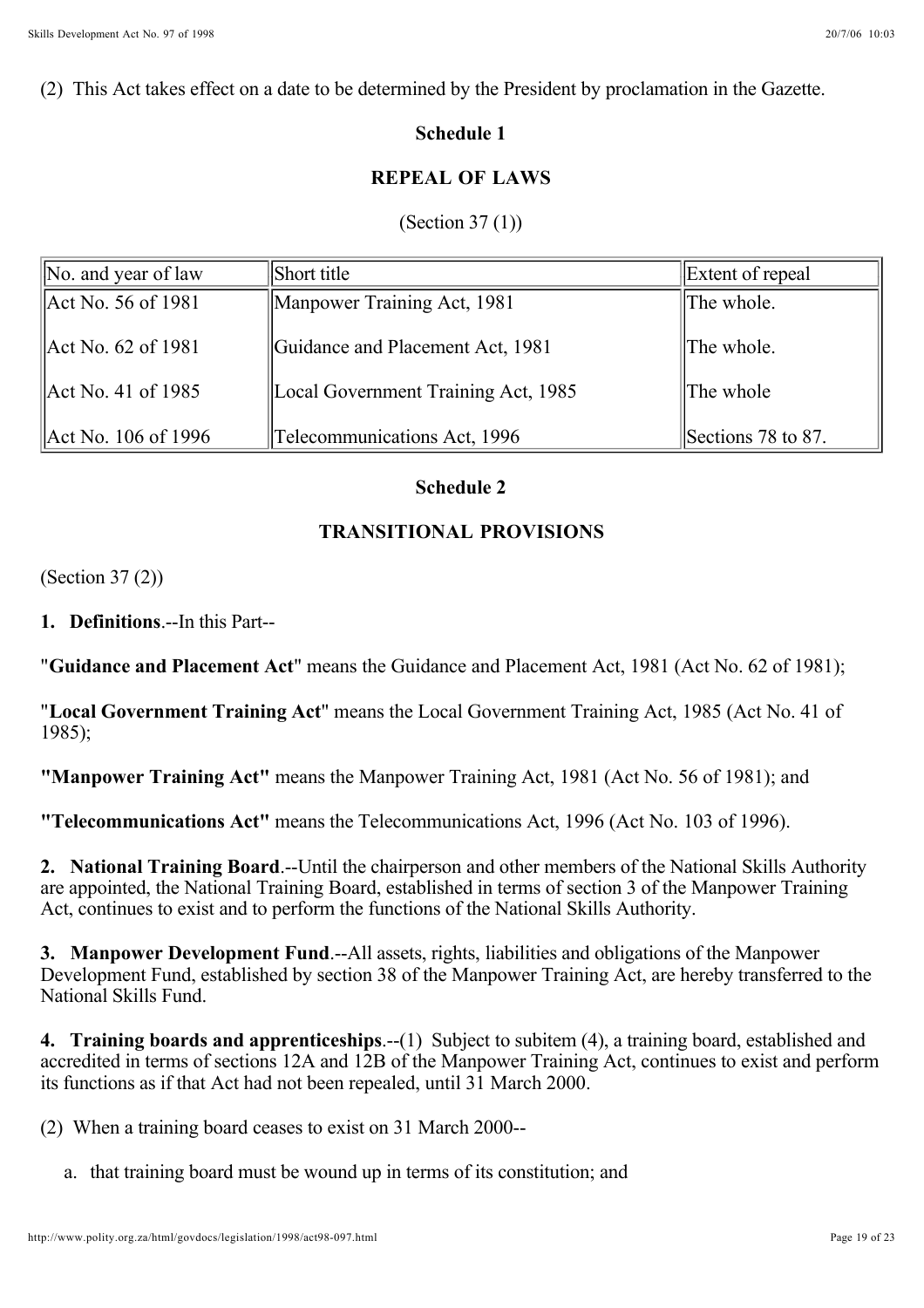- b. any apprentice under a contract of apprenticeship, registered by that training board and in existence immediately before the training board ceases to exist, must be dealt with as if the Manpower Training Act had not been repealed except that the Director-General must perform the functions of the training board until that contract of apprenticeship expires.
- (3) The Minister must, by notice in the Gazette, abolish a training board before 31 March 2000 if-
	- a. a SETA is established; and
	- b. that SETA has jurisdiction over any part of an industry or area in respect of which the training board has been accredited in terms of section 12B of the Manpower Training Act.
- (4) When a training board is abolished in terms of a notice referred to in subitem (3)-
	- a. all the assets, rights, liabilities and obligations of the training board are transferred to the SETA designated in that notice; and
	- b. any apprentice under a contract of apprenticeship, registered by the training board and in existence immediately before the training board is abolished, must, subject to subitem (6), be dealt with as if the Manpower Training Act had not been repealed except that that SETA must perform the functions of the training board until the contract of apprenticeship expires.

(5) Subject to sub-item (4) (b), sections 13 to 29 of the Manpower Training Act remains in force as if that Act had not been repealed until a date determined by the Minister by notice in the Gazette.

- (6) From the date immediately after the date referred to in sub-item (5)-
	- a. any trade designated under section 13 (1) of the Manpower Training Act is regarded to be a qualification contemplated in section 16 (c) of this Act;
	- b. the applicable provisions of any contract of apprenticeship registered in terms of section 18 of that Act are deemed to be a learnership agreement registered in terms of section 17 (3) of this Act and a contract of employment referred to in section 18 (3) of this Act; and
	- c. any apprentice referred to in section 17 of that Act is regarded to be a learner in relation to such a learnership agreement.
- **5. Training centres**.--(1) In this item "training centre" means any-
	- a. centre registered as a regional training centre registered in terms of section 31 of the Manpower Training Act;
	- b. training centre registered as an industry training centre in terms of section 34 of the Manpower Training Act; or
	- c. training trust established in terms of any law mentioned in Schedule 1 of the Integration of Labour Laws Act, 1994 (Act No. 49 of 1994),

and in existence immediately before the commencement of this Act.

(2) Subject to subitem (3), a training centre continues to exist and perform its functions as if the Manpower Training Act or any law mentioned in Schedule 1 of the Act referred to in subitem (1) (b) had not been repealed.

(3) A training centre must be liquidated4 in terms of its constitution not later than 31 March 2000 unless it has been registered as an association not for gain in terms of section 21 of the Companies Act, 1973 (Act No. 61 of 1973) before that date.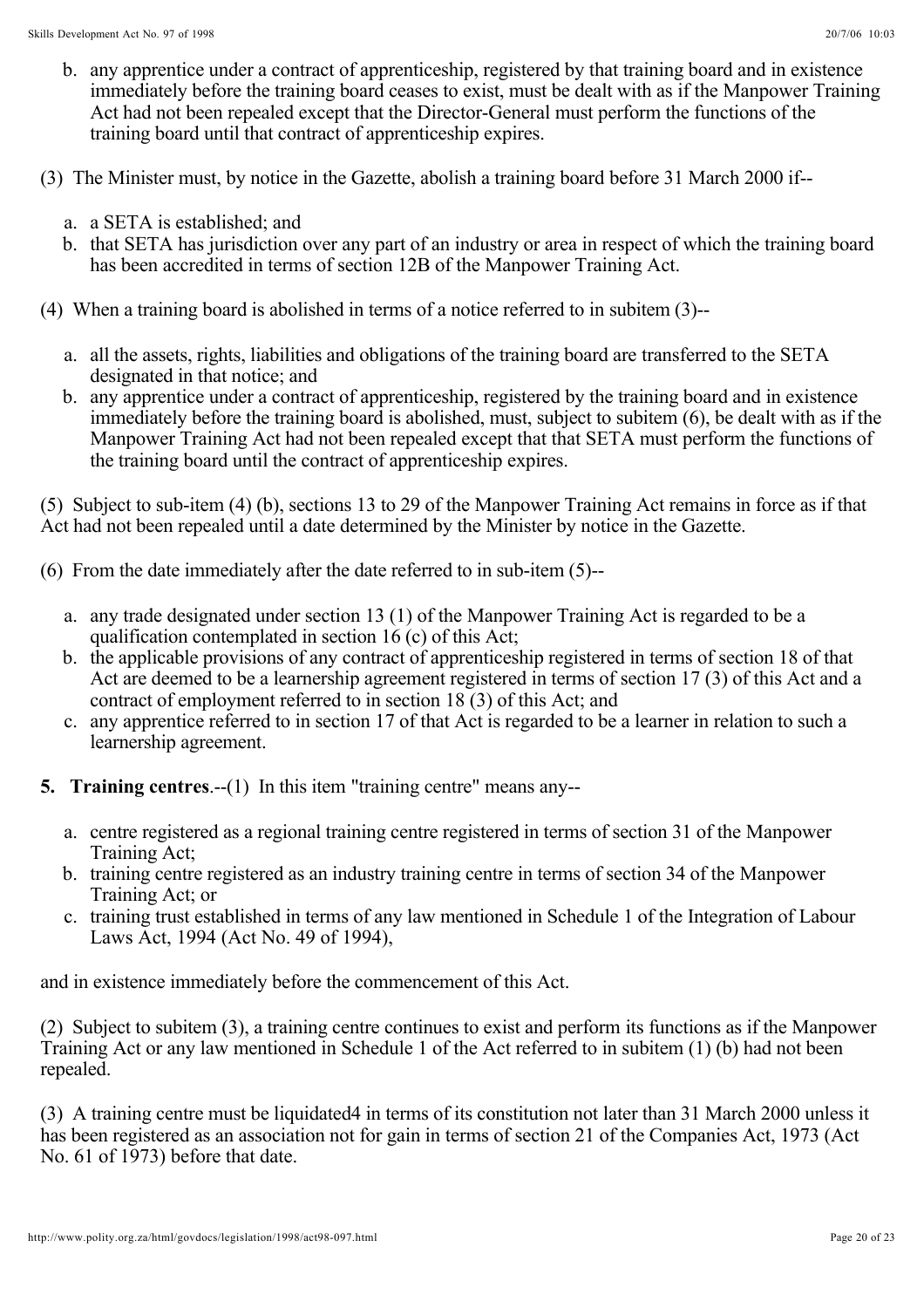(4) The Director-General may take steps to liquidate a training centre after 31 July 1999 if that centre has not--

- a. applied for registration as such an association not for gain; or
- b. taken steps to liquidate itself in terms of its constitution.

(5) If a training centre is liquidated, any assets and rights not required to discharge the obligations and liabilities of that centre must be disposed of in accordance with the directions of the Director-General.

(6) Section 32 of the Manpower Training Act remains in force as if the Manpower Training Act had not been repealed, until a date determined by the Minister by notice in the Gazette.

6. Arrangements for training of trainees.--Any arrangement contemplated in section 30 of the Manpower Training Act and in force immediately before the commencement of this Act remains in force as if the Manpower Training Act had not been repealed, until a date determined by the Minister by notice in the Gazette.

7. Grants-in-aid.--Section 35 of the Manpower Training Act remains in force as if the Manpower Training Act had not been repealed, until a date determined by the Minister by notice in the Gazette.

8. Fund for Training of Unemployed Persons.--(1) Any balance of the Fund for the Training of Unemployed Persons established by section 36A of the Manpower Training Act is hereby transferred to the National Skills Fund.

(2) The balance so transferred may be used only for the training of unemployed persons.

**9. Training schemes.--(1)** Subject to subitem (2), any scheme declared binding in terms of section 39 (5) of the Manpower Training Act continues as if that Act had not been repealed.

(2) Any such scheme must be discontinued not later than 31 March 2000 unless the scheme has been--

- a. registered as an association not for gain in terms of section 21 of the Companies Act, 1973 (Act No. 61 of 1973), before that date, provided that from that registration any notice issued in terms of section 39 (5) in respect of that scheme ceases to be in force;
- b. sold with the agreement of the members of the training board with jurisdiction over employers subject to the scheme before that date; or
- c. transferred to a SETA with the agreement of those members of the training board before that date.

(3) If that scheme is discontinued, any assets and rights not required to discharge the obligations and liabilities of that scheme must be disposed of in accordance with the directions of the Director-General.

10. Training levies.--(1) Subject to subitem (2), section 39 of the Manpower Training Act remains in force as if the Manpower Training Act had not been repealed, until 31 March 2000.

(2) A notice imposing a levy in terms of section 39 of the Manpower Training Act and issued, before or after the commencement of this Act--

- a. may be amended by the Minister, by notice in the Gazette, to provide that the levy be paid to a SETA designated in that notice; and
- b. ceases to be in force when withdrawn in terms of the Skills Development Levies Act.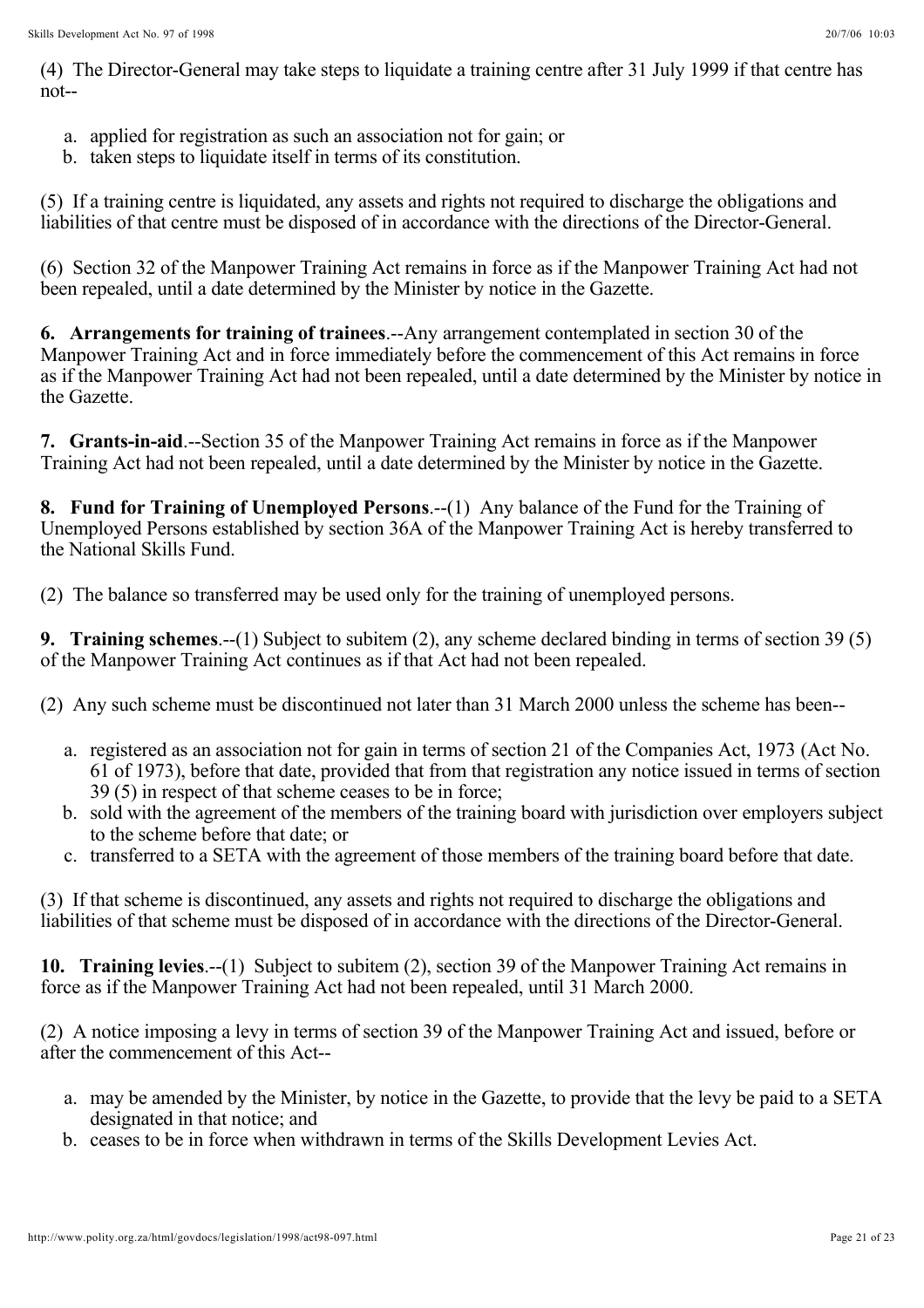11. Training advisers.--Sections 45 and 46 of the Manpower Training Act remain in force as if the Manpower Training Act had not been repealed, until a date determined by the Minister by notice in the Gazette.

12. Registered work-seekers.--Any work-seeker registered in terms of section 4 of the Guidance and Placement Act immediately before the commencement of this Act is regarded to be a registered workseeker in terms of section 23 (2) (b).

13. Private employment offices.--Any private employment office registered in terms of section 15 of the Guidance and Placement Act immediately before the commencement of this Act is regarded to be an employment service registered for gain in terms of section 24 of this Act.

14. Local government sector.--(1) The Local Government Training Fund (in this item referred to as "the Fund"), established by section 7 of the Local Government Training Act continues to exist, subject to subitems (5) to (7), as if that Act had not been repealed.

(2) Any body or institution, including a local government body, recognised as a training centre under section 9A of the Local Government Training Act immediately before the commencement of this Act, continues to be so recognised for a period of four months from that commencement as if the Local Government Training Act had not been repealed.

(3) Subject to subitem (7) (c), any levy imposed in terms of section 10 of the Local Government Training Act and in force immediately before the commencement of this Act, remains in force until 31 March 2000 unless withdrawn before that date by the Minister in terms of section 2 (3) of the Skills Development Levies Act as if the Local Government Training Act had not been repealed.

(4) Subject to subitem (7)--

- a. the powers conferred and duties imposed on the Training Board for Local Government Bodies established by section 2 of the Local Government Training Act may be exercised and must be performed by the Local Government Education and Training Board established in terms of section 12A of the Manpower Training Act; and
- b. all the assets, rights, liabilities and obligations of the Training Board for Local Government Bodies are hereby transferred to the Local Government Education and Training Board.

(5) The Director-General: Constitutional Development must administer the Fund and is the accounting officer for the Fund.

(6) The Minister for Provincial Affairs and Constitutional Development may, after consultation with the Local Government Education and Training Board, utilise the moneys in the Fund to fund any person or institution that in the opinion of the Minister can take action to develop the skills, knowledge, expertise or attitudes of a person elected to a municipal council or employed by a municipality.

(7) When a SETA is established for the local government sector--

- a. the Local Government Education and Training Board ceases to exist;
- b. the assets, rights, liabilities and obligations of that Training Board must be transferred to that SETA;
- c. the levy referred to in subitem (3) is regarded to be a levy imposed in terms of section 39 (1) of the Manpower Training Act as mentioned in item 10;
- d. the Fund ceases to exist; and
- e. the Director-General: Constitutional Development must transfer any balance of moneys in the Fund into the banking account of that SETA.